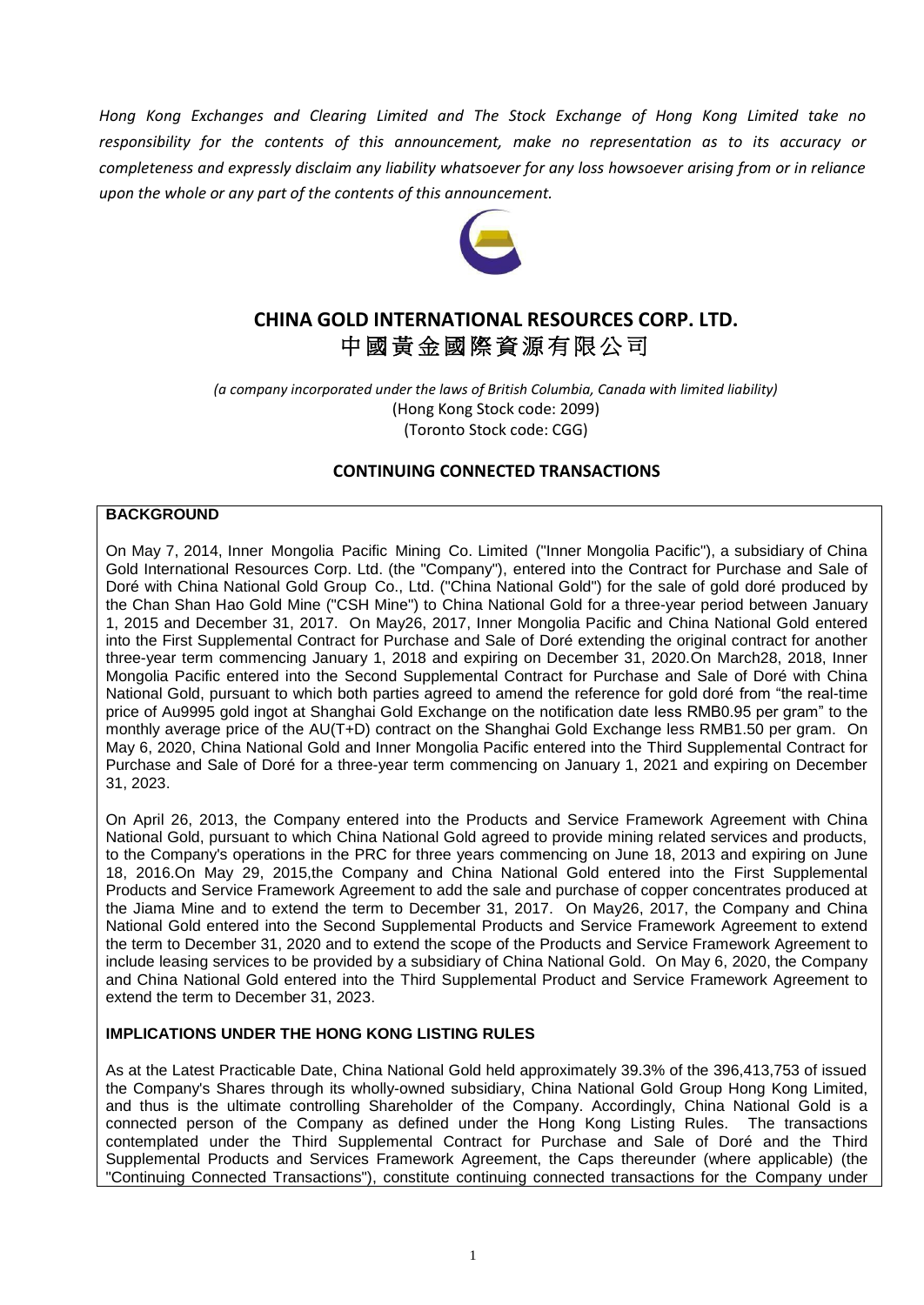Chapter 14A of the Listing Rules.

Further, as one or more applicable percentage ratios (as defined under Rule 14.07 of the Hong Kong Listing Rules) in respect of each of the Continuing Connected Transactions exceed 5%, the transactions contemplated under each of such Continuing Connected Transactions are subject to reporting, announcement and the shareholders (other than China National Gold and any of its associates)(the "Independent Shareholders") approval requirements under Chapter 14A of the Hong Kong Listing Rules.

The Company will also disclose the relevant details in the next published annual report of the Company in accordance with the relevant requirements as set out in Rule 14A.71 of the Hong Kong Listing Rules.

The Independent Board Committee comprised of all the independent non-executive Directors was established by the Company to consider the terms of the Continuing Connected Transactions and the proposed Caps and to advise and make recommendations to the Independent Shareholders as to how to vote at the Meeting on the ordinary resolution(s) regarding the Continuing Connected Transactions and the proposed Caps. The Independent Board Committee, having taken into account, among other things, the advice of TC Capital International Limited ("TC Capital"), as the Independent Financial Adviser to advise the Independent Board Committee and Independent Shareholders in this regard, considers that each of the terms of the Continuing Connected Transactions and the proposed Caps have been entered into equitably, determined after arm's length negotiation and on normal commercial terms, are fair and reasonable that are in the interests of the Company and its Shareholders as a whole; and that the Group will remain able to operate independently of China National Gold, the ultimate controlling Shareholder of the Company, and its respective associates. Accordingly, the Independent Board Committee recommends the Independent Shareholders to vote in favour of the ordinary resolutions in respect of each of the Continuing Connected Transactions and the transactions contemplated thereunder at the Meeting.

### **IMPLICATIONS UNDER APPLICABLE CANADIAN SECURITIES LAWS**

As the Company is listed on the TSX, the Company is subject to Multilateral Instrument 61-101 – Protection of Minority Security Holders in Special Transactions ("MI 61-101") which, among other things, regulates related party transactions. Pursuant to MI 61-101, related party transactions are subject to formal valuation and minority shareholder approval requirements unless an exemption is available.

Each of the Continuing Connected Transactions are related party transactions for the Company for purposes of MI 61-101 by virtue of the relationship between the Company and China National Gold.

The Third Supplemental Contract for the Purchase and Sale of Doré is exempt from the valuation requirement of MI 61-101 by virtue of being a sale contract of inventory in the ordinary course of the Company"s business. It is subject to minority approval at the Meeting by way of the affirmative vote of not less than a majority of the votes cast thereon by the Independent Shareholders.

The Third Supplemental Product and Services Framework Agreement is comprised of multiple components that are assessed differently under MI 61-101. The sale of copper concentrates is exempt from the valuation requirement of MI 61-101 by virtue of being a sale contract of inventory in the ordinary course of the Company"s business. The provision of services is not expressly addressed in the definition of a related party transaction under MI 61-101, and leasing services are considered in the ordinary course of business on reasonable commercial terms that are not less advantageous to the Company than if the lease was with a counterparty with whom the Company deals at arm"s length. Furthermore, the overall value of the portions of the Third Supplemental Product and Services Framework Agreement that are not otherwise exempt is not more than 25% of the market capitalization of the Company as of the date of such contract. The Third Supplemental Product and Services Framework Agreement is subject to minority approval at the Meeting by way of the affirmative vote of not less than a majority of the votes cast thereon by the Independent Shareholders.

### **GENERAL INFORMATION**

The Company will convene the Meeting in Vancouver, Canada on June 16, 2020 Vancouver time (June 17, 2020 Hong Kong time) for the Independent Shareholders to consider and, if thought fit, approve, among other matters, each of the Continuing Connected Transactions and the transactions contemplated thereunder. China National Gold, the ultimate controlling Shareholder of the Company, and its respective associates (as defined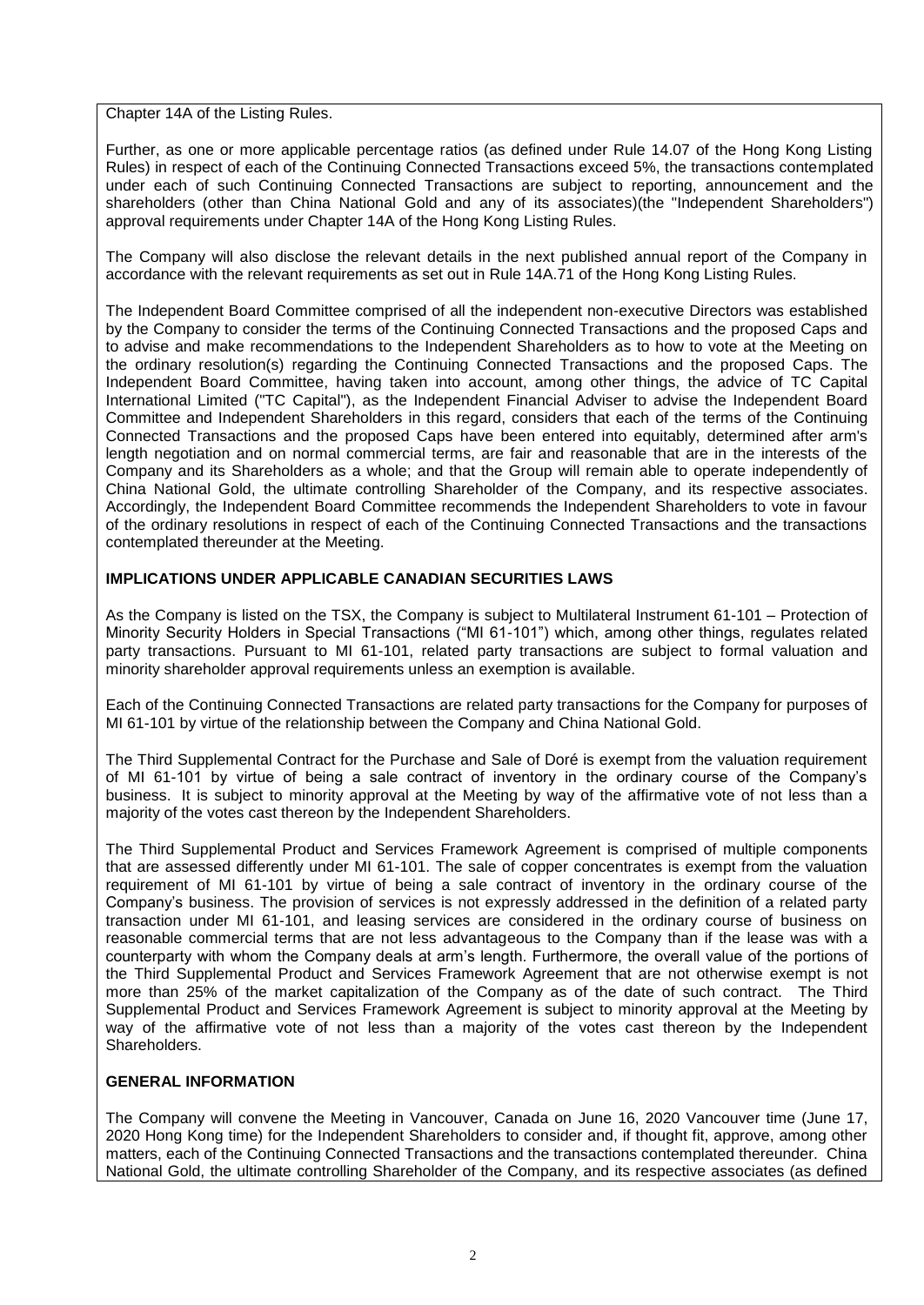in the Hong Kong Listing Rules) will abstain from voting on the ordinary resolution(s) approving the Continuing Connected Transactions at the Meeting.

The Independent Board Committee comprising of all the independent non-executive Directors has been established by the Company to consider the terms of the Continuing Connected Transactions and the proposed Caps and to advise and make recommendations to the Independent Shareholders as to how to vote at the Meeting on the ordinary resolution(s) regarding the Continuing Connected Transactions and the proposed Caps. Mr. Ian He, Mr. Wei Shao, Dr. Bielin Shi and Ms. Ruixia Han, being all the independent nonexecutive Directors, have been appointed by the Board to serve as members of the Independent Board Committee. None of the members of the Independent Board Committee has any material interest in the Continuing Connected Transactions and proposed Caps. TC Capital has been appointed as the Independent Financial Adviser to advise the Independent Board Committee and Independent Shareholders in this regard.

### **DESPATCH OF INFORMATION CIRCULAR**

An information circular containing, among other things, (i) the terms of the Continuing Connected Transactions and the proposed Caps thereunder, (ii) a letter of recommendation from the Independent Board Committee to the Independent Shareholders; (iii) a letter of advice from TC Capital to the Independent Board Committee and the Independent Shareholders; (iv) a notice of the Meeting, and (v) other information required under the Hong Kong Listing Rules, will be dispatched to the Shareholders in due course.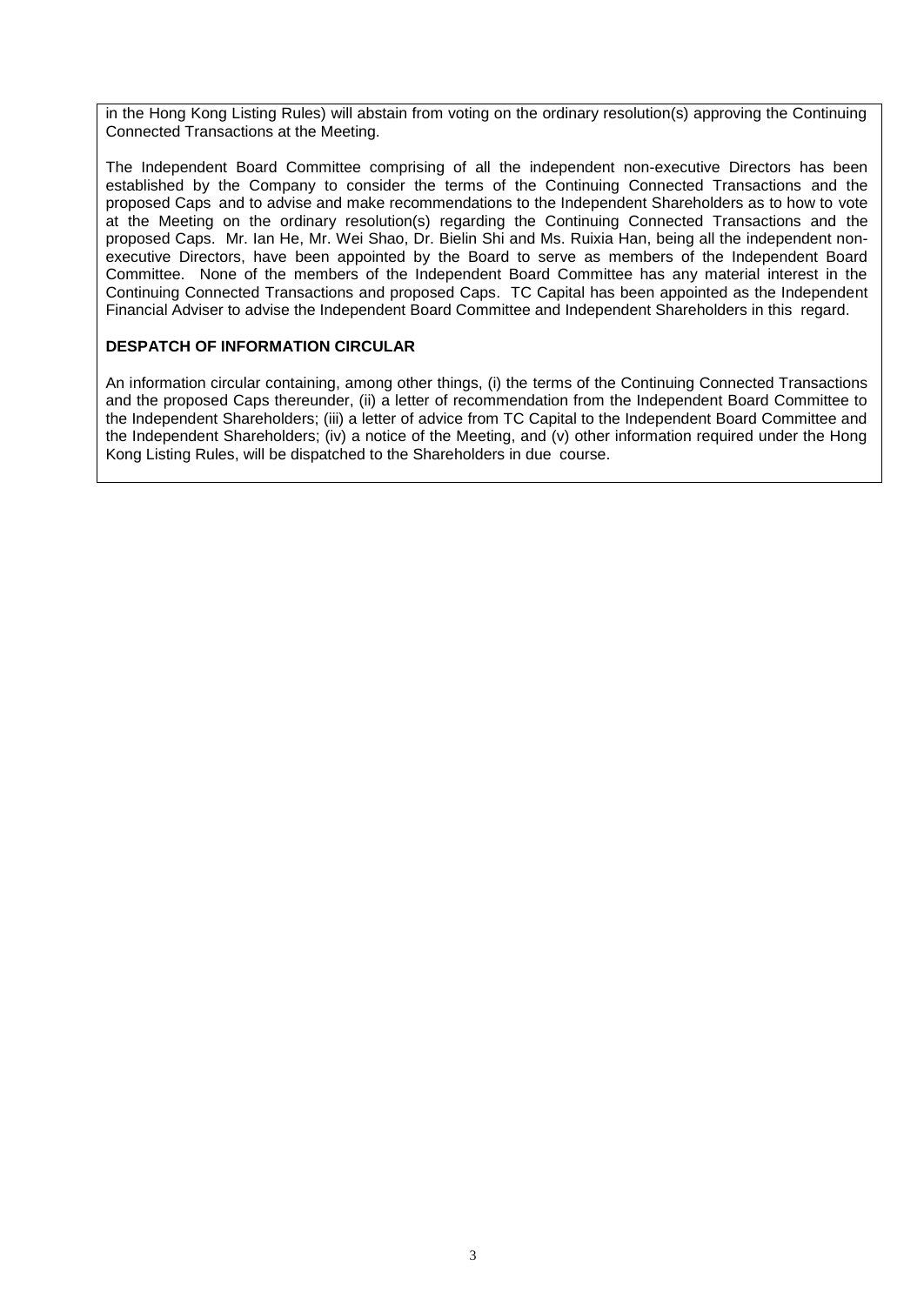## **CONTINUING CONNECTED TRANSACTIONS**

### **Third Supplemental Contract for the Purchase and Sale of Doré**

On May 7, 2014, Inner Mongolia Pacific entered into the Contract for Purchase and Sale of Doré with China National Gold for the sale by Inner Mongolia Pacific and the purchase by China National Gold of gold doré bars and silver by-products produced at the CSH Mine through to December 31, 2017. Please refer to the information circular of the Company dated May 14, 2014 for details of the Contract for Purchase and Sale of Doré. On May 26, 2017, Inner Mongolia Pacific entered into the Supplemental Contract for Purchase and Sale of Doré with China National Gold for the sale by Inner Mongolia Pacific and the purchase by China National Gold of gold doré bars and silver by-products produced at the CSH Mine through to December 31, 2020. Please refer to the information circular of the Company dated May 31, 2017 for details of the Contract for Purchase and Sale of Doré. On March28, 2018, Inner Mongolia Pacific entered into the Second Supplemental Contract for Purchase and Sale of Doré with China National Gold, to make certain immaterial and non-consequential amendments to the purchase terms of gold doré pursuant to which both parties agreed to amend the reference for gold doré bar products from "the real-time price of Au9995 gold ingot at Shanghai Gold Exchange on the notification date less RMB0.95 per gram to the monthly average price of the AU(T+D) contract on the Shanghai Gold Exchange less RMB1.50 per gram". On May 6, 2020, Inner Mongolia Pacific and China National Gold entered into the Third Supplemental Contract for Purchase and Sale of Doré for a term commencing on January 1, 2021 and expiring on December 31, 2023.

### **A. Key terms of the Third Supplemental Contract for the Purchase and Sale of Doré**

| Date: | May 6, 2020 |
|-------|-------------|
|-------|-------------|

| <b>Parties:</b> | Inner Mongolia Pacific (as the seller); and |
|-----------------|---------------------------------------------|
|                 |                                             |

- (b) China National Gold (as the purchaser)
- **Subject Matter:** The sale and purchase of gold doré bars and silver by-products produced at the CSH Mine owned and operated by Inner Mongolia Pacific in Inner Mongolia, PRC.
- **Term:** Subject to the approval of the Independent Shareholders at the Meeting and compliance with other requirements under the Hong Kong Listing Rules, effective from January 1, 2021 to December 31, 2023.
- Payment Terms: Pricing for gold doré bar products is referenced to the monthly average price of AU(T+D) contract as quoted on the Shanghai Gold Exchange less RMB1.50 per gram, multiplied by the settlement weight. The amount of RMB1.50 per gram to be deducted from the quoted price is the cost of refining gold doré bars by the purchaser plus compensation for the gold price fluctuation risk born by the purchaser with monthly average price which was determined based on and is consistent with prevailing market practice.

Pricing for silver by-products is referenced to the price of No. 2 silver at the Shanghai Huatong White Platinum & Silver Exchange at the time and date to be notified by the seller to the purchaser at least 48 hours prior to delivery of shipment of silver by-products less RMB0.5 per gram, multiplied by the settlement weight. The amount of RMB0.5 per gram to be deducted from the quoted price is the cost of refining silver by-products which was determined based on and is consistent with prevailing market practice and with historical transactions with independent third parties. Considering the current and anticipated prices of silver during the term of the Third Supplemental Contract for Purchase and Sale of Doré, the refining cost is expected to equal but not be less than the costs to be incurred by the purchaser, so there is a potential for a very small profit element which the Company considers to be de minimis.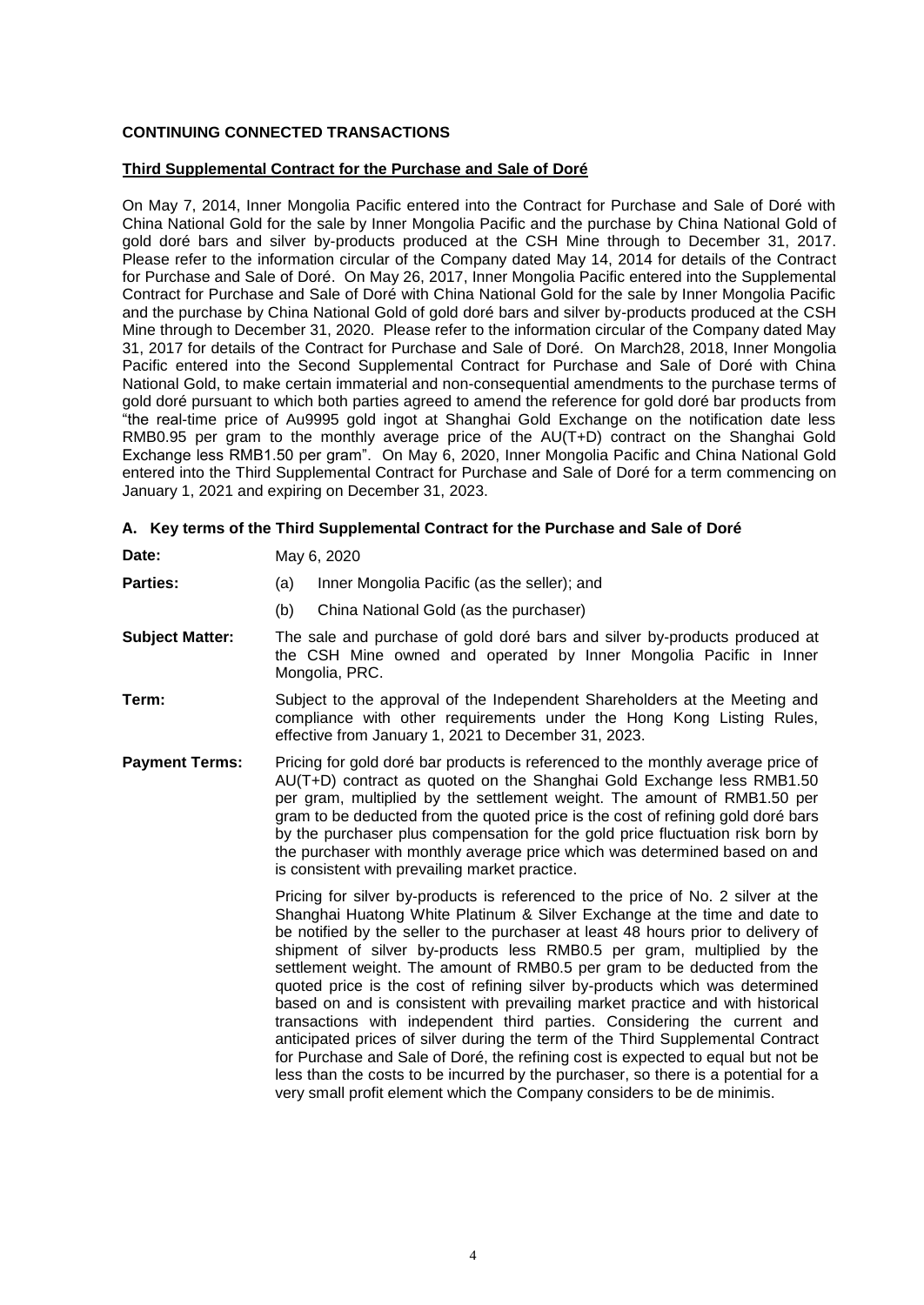Settlement shall take place three working days after the purchaser has received the material at the refinery unless samples are sent to an umpire analysis. The seller shall deliver an invoice to the purchaser for the resulting settlement weight, and the purchaser will have 30 calendar days to effect payment to the seller.

The Board is of the view that making reference to the unit price of gold and silver in the two exchanges located in Shanghai is fair and reasonable having considered that (i) the Company's principal market of gold doré bar products and silver by-products is in PRC, (ii) the Shanghai Gold Exchange and the Shanghai Huatong White Platinum & Silver Exchange are the two most influential precious metal and non-ferrous metal exchanges in PRC and (iii) it is the prevailing market and industry practice to determine the price of gold and silver with reference to prices quoted on these two exchanges.

The Board considers that granting 30 days credit period to the purchaser is fair and reasonable having considered that (i) the contract terms have been negotiated at arm"s length and (ii) the prevailing market and industry practice. It is also the industry practice to take into account the refinery cost in determining the settlement price of gold doré bars and silver by-products.

#### **B. Reasons for and benefits of the Third Supplemental Contract for Purchase and Sale of Doré**

The reasons for and benefits of the Third Supplemental Contract for Purchase and Sale of Doré mainly include:

- (a) the Group (including Inner Mongolia Pacific) has established a long-term cooperative relationship with China National Gold since 2008 in similar transactions and Inner Mongolia Pacific has the flexibility to determine the timing of sale (as it is entitled but not obligated to designate one delivery date per week, and may cancel any shipment without penalty up to two working days prior to the relevant delivery date). Therefore, the Third Supplemental Contract for Purchase and Sale of Doré will provide the Group with a ready buyer of the gold doré bars and silver by-products produced at the CSH Mine and the Group (including Inner Mongolia Pacific) is able to execute the transactions with China National Gold with more flexibility and on more favourable terms;
- (b) China National Gold, being one of the largest gold producer in the PRC, has good credibility in the industry. This lends assurance to the Group (including Inner Mongolia Pacific) that the risks it may face in conducting business with China National Gold would be low;
- (c) the terms and conditions of the Third Supplemental Contract for Purchase and Sale of Doré are substantially unchanged from the 2015 Contract for Purchase and Sale of Doré (as amended by the First Supplemental Contract for Purchase and Sale of Doré and the Second Supplemental Contract for Purchase and Sale of Doré). To date, the Contract for Purchase and Sale of Doré (as amended) has been well executed which further demonstrates the good cooperative relationship between Inner Mongolia Pacific and China National Gold as well as the credibility of China National Gold;
- (d) the pricing term under the Third Supplemental Contract for Purchase and Sale of Doré is fair, reasonable and beneficial to Inner Mongolia Pacific; and
- (e) gold production at the CSH Mine is expected to remain stable at current levels during the proposed term of the Third Supplemental to Contract for Purchase and Sale of Doré.

#### **C. Proposed Caps and basis of determination for Caps under the Third Supplemental Contract for the Purchase and Sale of Doré**

Set out below are (1) the existing Caps for the three years ending December 31, 2020 under the Second Supplemental Contract for Purchase and Sale of Doré; (2) the actual transaction amount for the two years ended December 31, 2019 and two months ended February 29, 2020; (3) the proposed Caps for the financial years ending December 31, 2021, 2022 and 2023.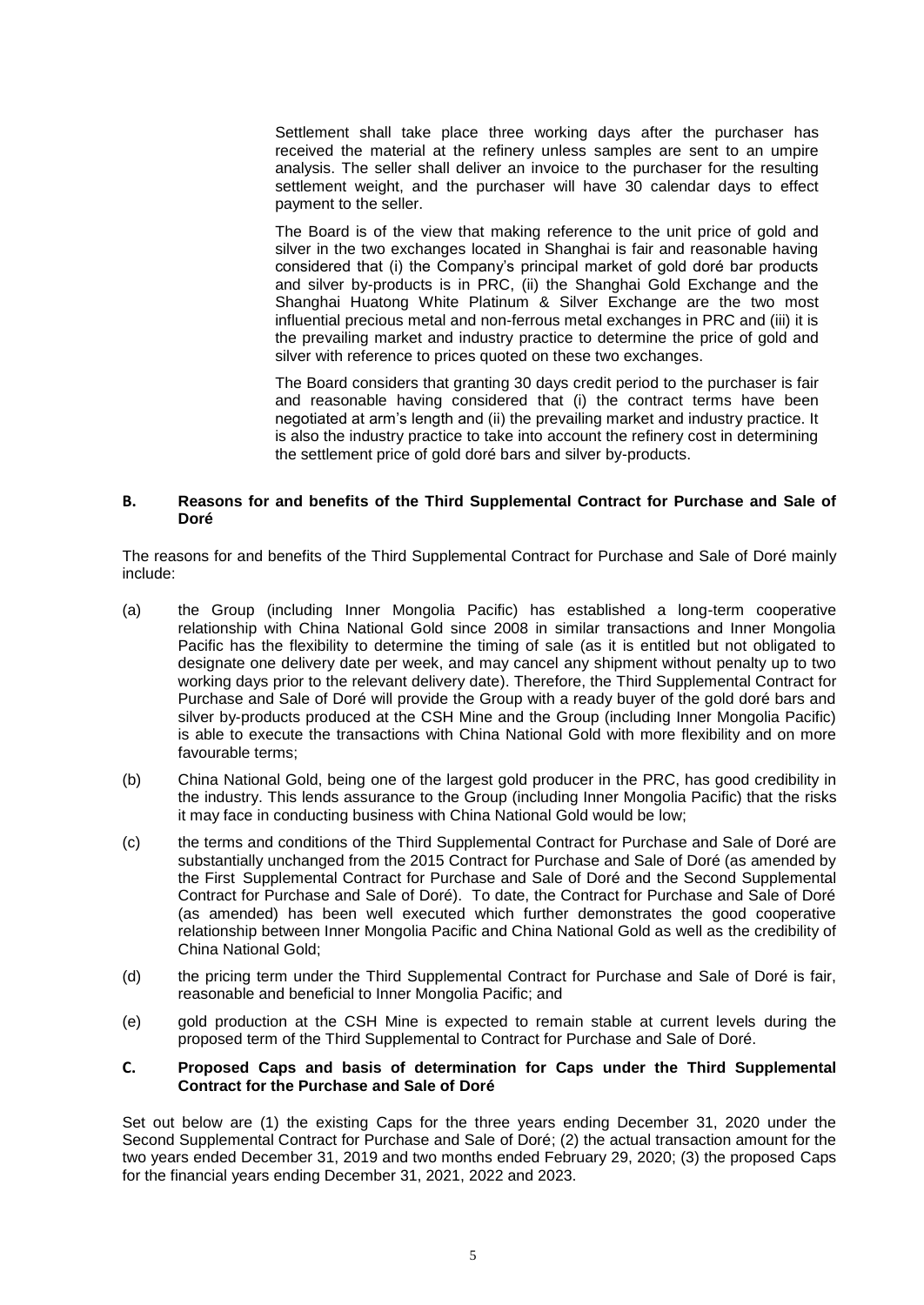|                      | For the financial year ended December 31 |            |                 |                    |            |            |
|----------------------|------------------------------------------|------------|-----------------|--------------------|------------|------------|
|                      | 2018                                     | 2019       | Two             | 2021               | 2022       | 2023       |
|                      | (RMB in                                  | (RMB in    | months          | (RMB in            | (RMB in    | (RMB in    |
|                      | thousands)                               | thousands) | ended           | <i>thousands</i> ) | thousands) | thousands) |
|                      |                                          |            | <b>February</b> |                    |            |            |
|                      |                                          |            | 29,2020         |                    |            |            |
|                      |                                          |            | (RMB in         |                    |            |            |
|                      |                                          |            | thousands)      |                    |            |            |
| <b>Existing Caps</b> | 2,700,000                                | 2,700,000  | 2,700,000       | n/a                | n/a        | n/a        |
| Actual               | 1,216,000                                | 1,414,732  | 244,945         | n/a                | n/a        | n/a        |
| transaction          |                                          |            | (Jan-Feb)       |                    |            |            |
| amounts              |                                          |            |                 |                    |            |            |
| <b>Utilization</b>   | 45%                                      | 52.4%      | 9.07%           | n/a                | n/a        | n/a        |
| Rate $(\%)$          |                                          |            | (Jan-Feb)       |                    |            |            |
|                      |                                          |            |                 |                    |            |            |
| Proposed             | n/a                                      | n/a        | n/a             | 2,800,000          | 2,800,000  | 2,800,000  |
| Caps                 |                                          |            |                 |                    |            |            |
|                      |                                          |            |                 |                    |            |            |
|                      |                                          |            |                 |                    |            |            |

The Caps of RMB2,800 million have been determined with reference to (i) the expected sales volume of gold doré at 5 tonnes (i.e. 5 million grams) per year, (ii) the expected sales price of gold doré at RMB400 per gram and (iii) the expected price volatility of gold doré of approximately 40%. The Company has taken into account only the sales of gold doré bars in determining the Caps without consideration of the sales of silver by-products under the Third Supplemental Contract for Purchase and Sale of Doré, as silver by-products are not material to the content of the doré and are reflected in the calculation of the price volatility of gold doré since historically a material increase in the price of gold usually results in a comparable increase in the price of silver.

The Directors (including the independent non-executive Directors) consider that (i) the terms and proposed Caps of the Third Supplemental Contract for Purchase and Sale of Doré are fair and reasonable; (ii) the Third Supplemental Contract for Purchase and Sale of Doré is on normal commercial terms and in the ordinary and usual course of business for the Group; and (iii) entering the Third Supplemental Contract for Purchase and Sale of Doré is in the interest of the Company and its Shareholders as a whole.

## **D. Internal Control Measures**

In order to secure the Independent Shareholders" interests and ensure compliance with the terms and proposed Caps of the Third Supplemental Contract for Purchase and Sale of Doré the Company has adopted the following internal control measures:

- (a) the Company will conduct continuous reviews of the prevailing market price for gold and silver on the Shanghai Gold Exchange and Shanghai Huatong White Platinum & Silver Exchange;
- (b) the Company"s financial reporting department will monitor on a monthly and quarterly basis the reconciliation to the Caps for the Third Supplemental Contract for Purchase and Sale of Doré; and
- (c) the Company"s auditors will review the transactions completed under the Third Supplemental Contract for Purchase and Sale of Doré and the Caps thereunder and report to the independent non-executive directors.

#### **Third Supplemental Products and Services Framework Agreement**

## **A. Background**

On April 26, 2013, the Company entered into the Products and Services Framework Agreement with China National Gold, pursuant to which China National Gold agreed to provide mining related services and products, to the Company in order to facilitate the Group"s operations in the PRC. On May 29, 2015 the Company and China National Gold entered into the FirstSupplemental Products and Services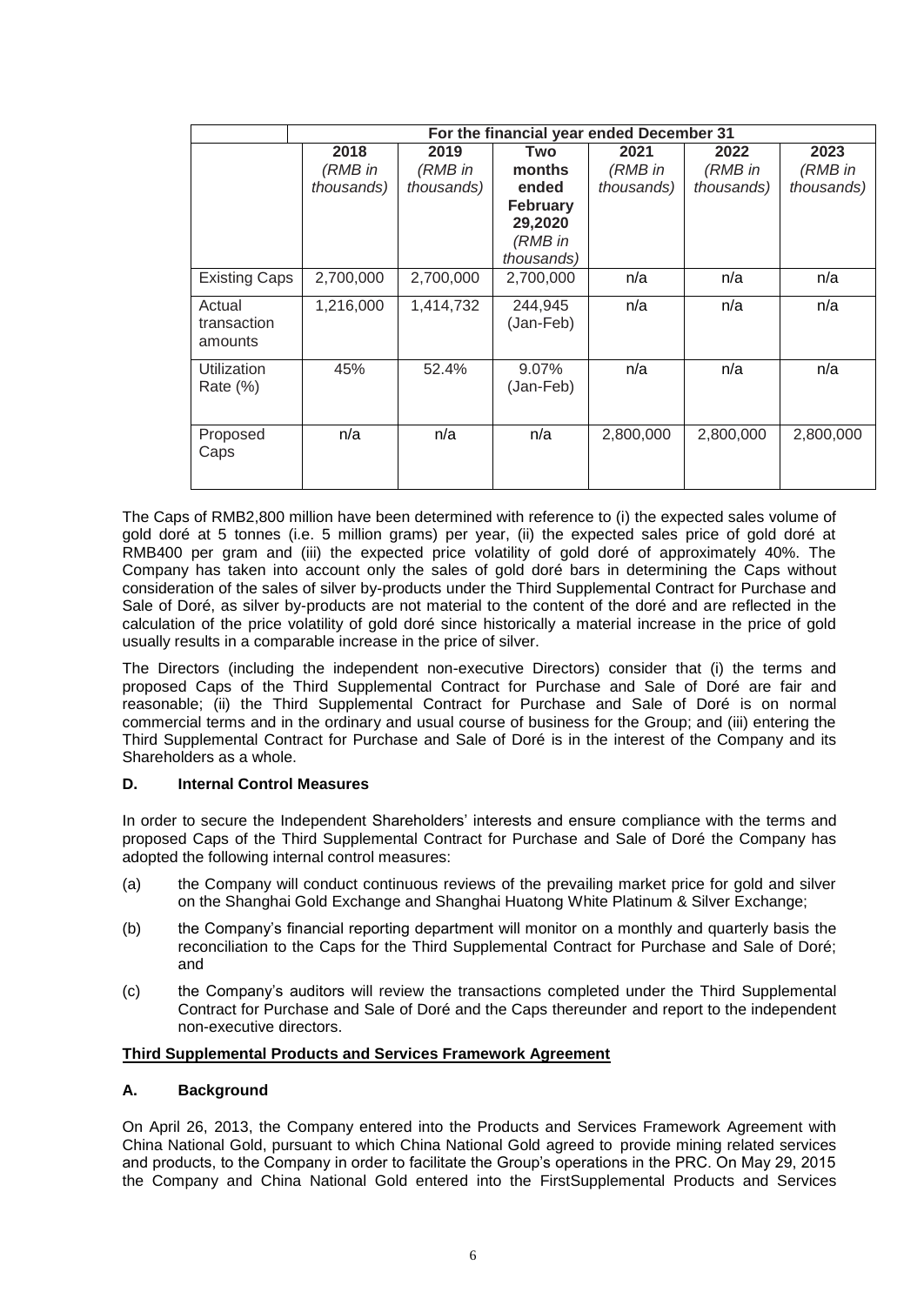Framework Agreement to add the sale and purchase of copper concentrates produced at the Jiama Mine and extended the term to December 31, 2017.On May 26, 2017 the Company and China National Gold entered into the Second Supplemental Products and Services Framework Agreement to extend the term to December 31, 2020 and to extend the scope to include leasing services to be provided by Zhongxin International Financial Leasing (Shenzhen) Co. Ltd., the shares of which are 80% owned by China National Gold. Please refer to the information circulars of the Company dated May 21, 2013, May 29, 2015 and May 31, 2017 for details on the Products and Services Framework Agreements (as amended by the First Supplemental Products and Services Agreement and the Second Supplemental Products and Services Agreement).

On May 6, 2020, the Company and China National Gold entered into the Third Supplemental Products and Services Framework Agreement to extend the term of the of the Products and Services Framework Agreement (as amended by the First Supplemental Products and Services Framework Agreement and the Second Supplemental Products and Services Framework Agreement) for an additional three-year term commencing on January 1, 2021 and expiring on December 31, 2023.

#### **B. Key terms of the Third Supplemental Products and Service Framework Agreement**

**Date:** May 6, 2020

**Parties:** (a) the Company; and

(b) China National Gold

- **Amendments:** Extend the term of the Products and Services Framework Agreement (as amended by the First Supplemental Products and Services Framework Agreement and the Second Supplemental Products and Services Framework Agreement) to expire on December 31, 2023.
- **Effect:** The other terms and conditions of the Product and Services Framework Agreement (as amended by the First Supplemental Products and Services Framework Agreement and the Second Supplemental Products and Services Framework Agreement) remain unchanged.
- **Subject matter:** The products and services relate to mining development and planning for daily mining operations, copper concentrate sales and equipment leasing services.
- **Term:** Subject to the approval of the Independent Shareholders at the Meeting and compliance with other requirements under MI 61-101 and the Hong Kong Listing Rules, effective from January 1, 2021 to December 31, 2023.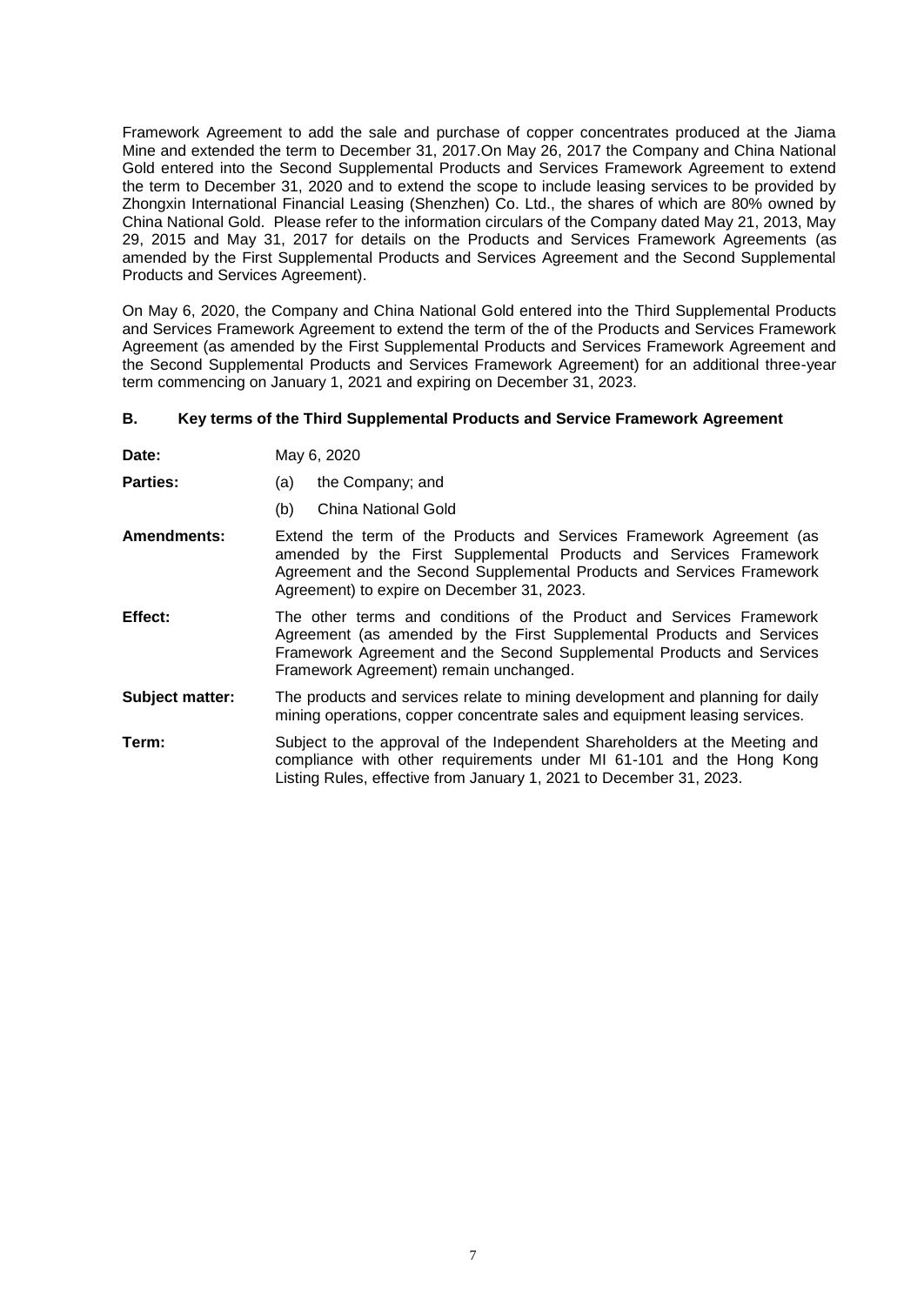| <b>Selection</b><br>providers<br>suppliers | οf<br>and                                                                                                                                                                                                                                                                                                  | The provider for each category of services and products will be determined by<br>the Company through an arm's length negotiation process or an open market<br>tendering process, depending on the number of potential providers or suppliers<br>in the market for a particular product or service. Where prices are to be<br>determined through arms' length negotiation, in order to ensure that the pricing<br>is fair and reasonable and in line with market practices, the Company has<br>adopted the following measures (the "Internal Measures"): (i) the applicable<br>purchase department will have regular contact with market providers or<br>suppliers (including China National Gold) to keep abreast of market<br>developments and pricing trends; (ii) before entering into an individual<br>purchase agreement, the Company will invite at least three providers or<br>suppliers (including China National Gold) to submit quotations or proposals;<br>and (iii) the Company will have the providers or suppliers and pricing of the<br>products determined and confirmed by the collective decision of the<br>management, comprising, as appropriate, representatives from the production<br>department, sales department, audit department and finance department and<br>then the proposal will be submitted to the deputy general manager or the |
|--------------------------------------------|------------------------------------------------------------------------------------------------------------------------------------------------------------------------------------------------------------------------------------------------------------------------------------------------------------|--------------------------------------------------------------------------------------------------------------------------------------------------------------------------------------------------------------------------------------------------------------------------------------------------------------------------------------------------------------------------------------------------------------------------------------------------------------------------------------------------------------------------------------------------------------------------------------------------------------------------------------------------------------------------------------------------------------------------------------------------------------------------------------------------------------------------------------------------------------------------------------------------------------------------------------------------------------------------------------------------------------------------------------------------------------------------------------------------------------------------------------------------------------------------------------------------------------------------------------------------------------------------------------------------------------------------------------------------------------------|
|                                            |                                                                                                                                                                                                                                                                                                            | general manager for final approval. These departments will compare the<br>quotations or proposals received and assess them based on various factors<br>such as pricing and other terms.                                                                                                                                                                                                                                                                                                                                                                                                                                                                                                                                                                                                                                                                                                                                                                                                                                                                                                                                                                                                                                                                                                                                                                            |
|                                            |                                                                                                                                                                                                                                                                                                            | The Company utilizes open market tendering processes to the maximum<br>extent possible, and generally only utilizes arm's length negotiations for<br>products and services which are not subject to the pricing requirements under<br>the relevant PRC laws and regulations and where there are no comparable<br>historical prices or active trading markets such that an open market tendering<br>process would be unlikely to obtain the best possible price and terms for the<br>required product or service. The tendering process would be conducted strictly<br>in compliance with Law of the PRC on Tenders and Bids. The Company treats<br>all bidders equally in the tendering process and will accept the proposal of the<br>winning bidder.                                                                                                                                                                                                                                                                                                                                                                                                                                                                                                                                                                                                             |
| <b>Pricing and</b>                         |                                                                                                                                                                                                                                                                                                            | <b>General Principle</b>                                                                                                                                                                                                                                                                                                                                                                                                                                                                                                                                                                                                                                                                                                                                                                                                                                                                                                                                                                                                                                                                                                                                                                                                                                                                                                                                           |
| Payment:                                   | China National Gold represented and warranted in the Products and Services<br>Framework Agreement (as amended), that the payment terms offered to the<br>Company will depend on the nature of the specific transaction and will not be<br>less favourable than those offered to independent third parties. |                                                                                                                                                                                                                                                                                                                                                                                                                                                                                                                                                                                                                                                                                                                                                                                                                                                                                                                                                                                                                                                                                                                                                                                                                                                                                                                                                                    |
|                                            |                                                                                                                                                                                                                                                                                                            | <b>Services, Auxiliary Equipment and Materials</b>                                                                                                                                                                                                                                                                                                                                                                                                                                                                                                                                                                                                                                                                                                                                                                                                                                                                                                                                                                                                                                                                                                                                                                                                                                                                                                                 |
|                                            |                                                                                                                                                                                                                                                                                                            | The pricing and payment parameters for services relate to each of stripping<br>and related work, mining research, development and design and related<br>services, environmental, safety and occupational health management services;<br>tendering agency service, and leasing services                                                                                                                                                                                                                                                                                                                                                                                                                                                                                                                                                                                                                                                                                                                                                                                                                                                                                                                                                                                                                                                                             |
|                                            |                                                                                                                                                                                                                                                                                                            | The pricing of the services, auxiliary equipment and materials shall be<br>determined based on the following:                                                                                                                                                                                                                                                                                                                                                                                                                                                                                                                                                                                                                                                                                                                                                                                                                                                                                                                                                                                                                                                                                                                                                                                                                                                      |
|                                            |                                                                                                                                                                                                                                                                                                            | prices as may be stipulated by the PRC governmental department<br>(a)<br>responsible for setting such prices or its local bureaus (if any);                                                                                                                                                                                                                                                                                                                                                                                                                                                                                                                                                                                                                                                                                                                                                                                                                                                                                                                                                                                                                                                                                                                                                                                                                        |
|                                            | should there be no such prices stipulated by the PRC governmental<br>(b)<br>department responsible for setting such prices or its local bureaus, but<br>there are active trading markets, prices may be determined by an offering<br>of tender of at least three independent quotes;                       |                                                                                                                                                                                                                                                                                                                                                                                                                                                                                                                                                                                                                                                                                                                                                                                                                                                                                                                                                                                                                                                                                                                                                                                                                                                                                                                                                                    |
|                                            |                                                                                                                                                                                                                                                                                                            | should there be no such prices stipulated by the PRC governmental<br>(c)<br>department responsible for setting such prices or its local bureaus, and<br>there is no active trading market, prices will be determined by comparison<br>with identical or similar historical prices (based on the assessment of three<br>independent quotes submitted under (b) above plus the review of prices<br>for comparable products and services); or                                                                                                                                                                                                                                                                                                                                                                                                                                                                                                                                                                                                                                                                                                                                                                                                                                                                                                                         |
|                                            |                                                                                                                                                                                                                                                                                                            | if none of the paragraphs (a), (b) and (c) above applies, at an agreed upon<br>(d)                                                                                                                                                                                                                                                                                                                                                                                                                                                                                                                                                                                                                                                                                                                                                                                                                                                                                                                                                                                                                                                                                                                                                                                                                                                                                 |

8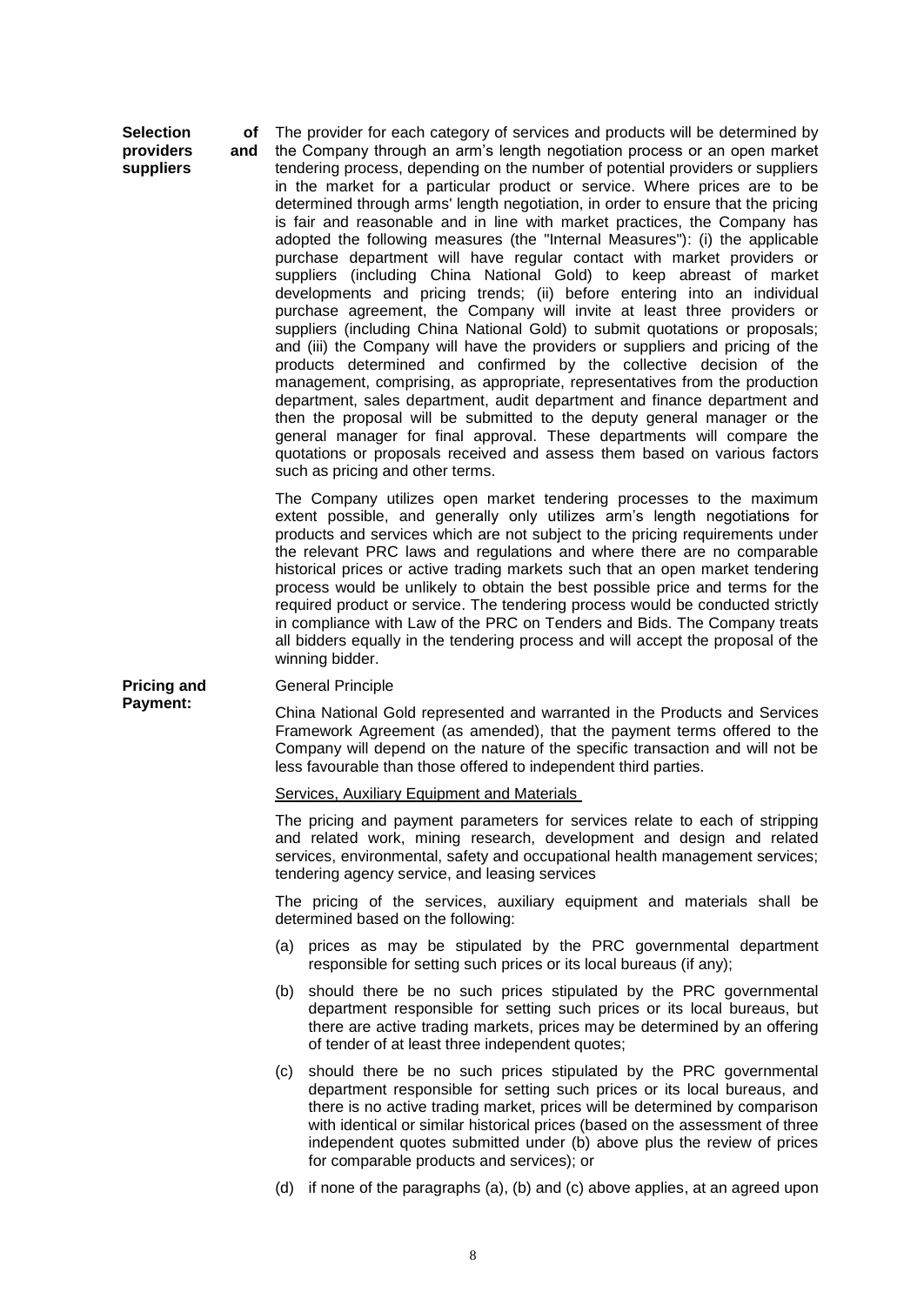price consisting of the actual costs plus a reasonable profit margin in accordance with market practice for comparable products and services in the mining industry in the PRC. The reasonable profit margin will be determined after arm"s length negotiations in accordance with the Internal Measures and with reference to profit margin of prevailing market for the services and products as contemplated under the Products and Services Framework Agreement (as amended) and/or the average profits margin in the related industry. Such profit margin of the prevailing market will be determined and confirmed by the collective decision of the management, comprising, as appropriate, representatives from the production department, sales department, audit department and finance department and then the proposal will be submitted to the deputy general manager or the general manager for final approval, and with reference to (i) at least three quotations (including one obtained from China National Gold and two obtained from independent third parties, which provide the same or similar services or products), and (ii) comparing the estimated costs of China National Gold in providing the relevant services as assessed by the Group's relevant internal experts with the quotations obtained.

The pricing basis for each of the above services shall fall into category (b) above given the fact that there are active trading markets in PRC. If category (b) for any of the above services cannot be followed, the Company will consider category (c) and if category (c) cannot be followed, then the Company will adopt category (d) and all pricing and payment terms will be set out in a specific contract for such products and services.

#### Copper Concentrate Sales

The pricing terms of the sale of copper concentrates have not been altered since the Products and Services Framework Agreement was entered and are set out as follows:

- (a) prices as may be stipulated by the PRC governmental department responsible for setting such prices or its local bureaus (if any);
- (b) should there be no such prices stipulated by the PRC governmental department responsible for setting such prices or its local bureaus, but there are active trading markets, prices as may be determined by a tender;
- (c) if there are no such stipulated prices and also no active trading markets, prices as with reference to identical or similar transactions as observed from the market; or
- (d) otherwise, an agreed price consisting of the actual costs plus a reasonable profit margin. The reasonable profit margin will be determined after arm"s length negotiations in accordance with the Internal Measures and with reference to profit margin of prevailing market for the services and products as contemplated under the Products and Services Framework Agreement(as amended) and/or the average profits margin in the related industry. Such profit margin of the prevailing market will be determined and confirmed by the collective decision of the management, comprising, as appropriate, representatives from the production department, sales department, audit department and finance department and then the proposal will be submitted to the deputy general manager or the general manager for final approval, and with reference to (i) at least three quotations (including one obtained from China National Gold and two obtained from independent third parties, which provide the same or similar services or products), and (ii) comparing the actual costs of the Group.

The pricing basis for the sales and purchase of copper concentrates between the Group and China National Gold shall fall into category (b) above given the fact that there are active trading markets for copper, gold and silver in the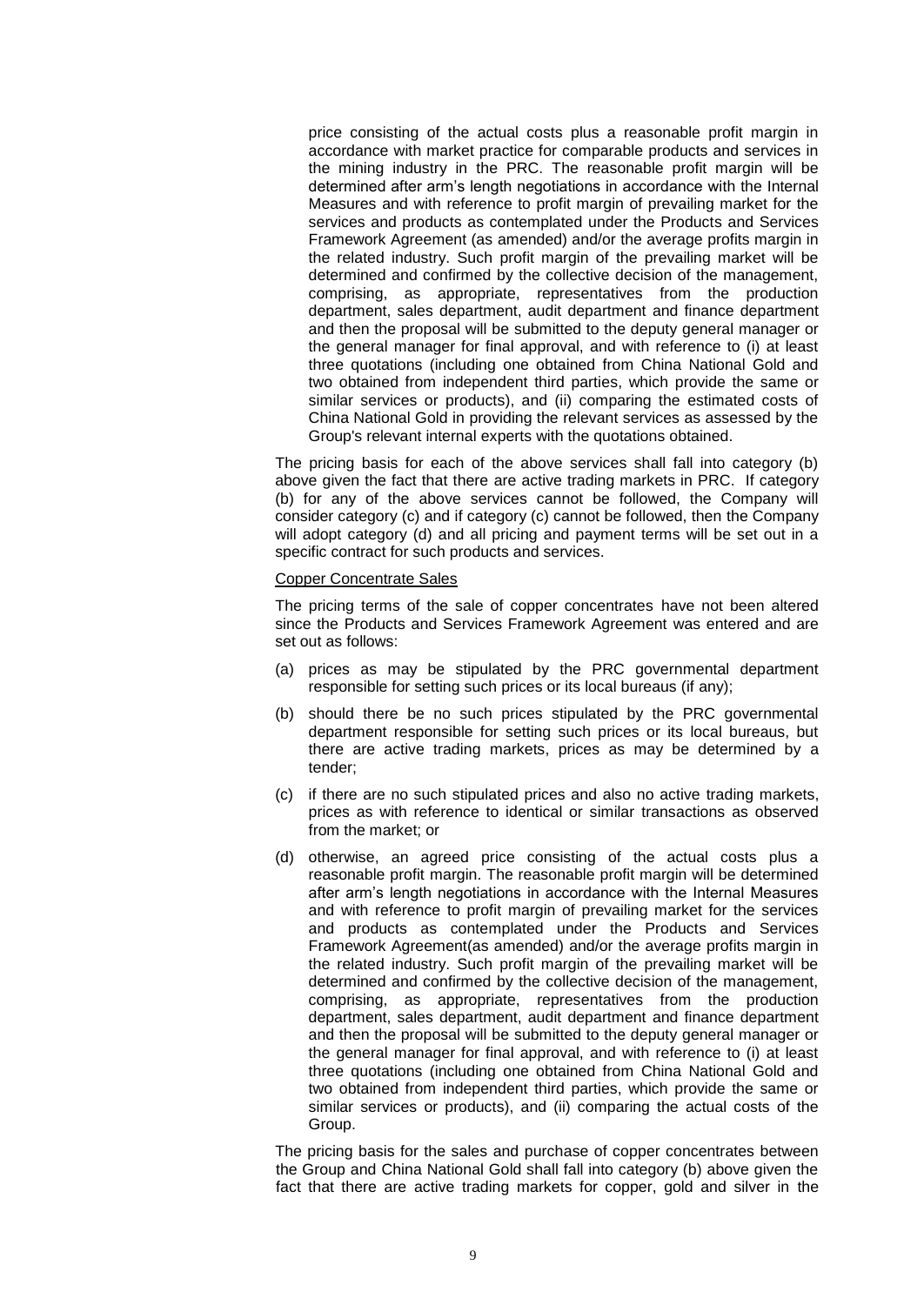PRC. If category (b) for any of the sales and purchase of copper concentrates cannot be followed, the Company will consider category (c) and if category (c) cannot be followed, then the Company will adopt category (d). The settlement price of the Group"s copper concentrates shall be referenced to the publicly available quotation from international recognized commodity exchanges in the PRC such as (i) the spot contract of the standard cathode copper in Shanghai Futures Exchange, (ii) the price of Au9995 gold ingot in the Shanghai Gold Exchange, and (iii) the No.3 GB silver in the Shanghai White Platinum & Silver Exchange prevailing at the time of each purchase order.

Volume of the proposed transactions (buyers with the ability to take up a large volume of the Group"s products will be preferred).

#### Equipment Leasing Services

The pricing and payment parameters for equipment leasing services relate to equipment leasing which may include one or more sale and leaseback transactions.

The pricing of the equipment leasing services rendered under the Products and Services Framework Agreement (as amended), shall be determined based on the following:

- (a) prices and rates as may be stipulated by the PRC governmental department responsible for setting such prices or its local bureaus (if any);
- (b) should there be no such prices or rates stipulated by the PRC governmental department responsible for setting such prices or its local bureaus, but there are active trading markets, prices may be determined by a tender;
- (c) should there be no such prices stipulated by the PRC governmental department responsible for setting such prices or its local bureaus, and there is no active trading market, prices will be determined by comparison to identical or similar historical transactions; or
- (d) otherwise, at an agreed upon price consisting of the actual costs plus a reasonable profit margin in accordance with market practice for comparable leasing services in the mining industry in the PRC. The reasonable profit margin will be determined after arm"s length negotiations in accordance with the Internal Measures and with reference to profit margin of prevailing market for leasing services as contemplated under the Products and Services Framework Agreement (as amended), and/or the average profits margin in the related industry. Such profit margin of the prevailing market will be determined and confirmed by the collective decision of the management, comprising, as appropriate, representatives from the production department, sales department, audit department and finance department and then the proposal will be submitted to the deputy general manager or the general manager for final approval, and with reference to (i) at least three quotations (including one obtained from China National Gold and two obtained from independent third parties, which provide the same or similar leasing services and/or leasing finance services), and (ii) comparing the estimated costs of China National Gold in providing the relevant services as assessed by the Group's relevant internal experts with the quotations obtained.

The pricing basis for equipment leasing services shall fall into category (b) above given the fact that there are active trading markets in the PRC. If category (b) for any of the above services cannot be followed, the Company will consider category (c) and if category (c) cannot be followed, then the Company will adopt category (d). All pricing and payment terms will be set out in a specific contract for such products and services.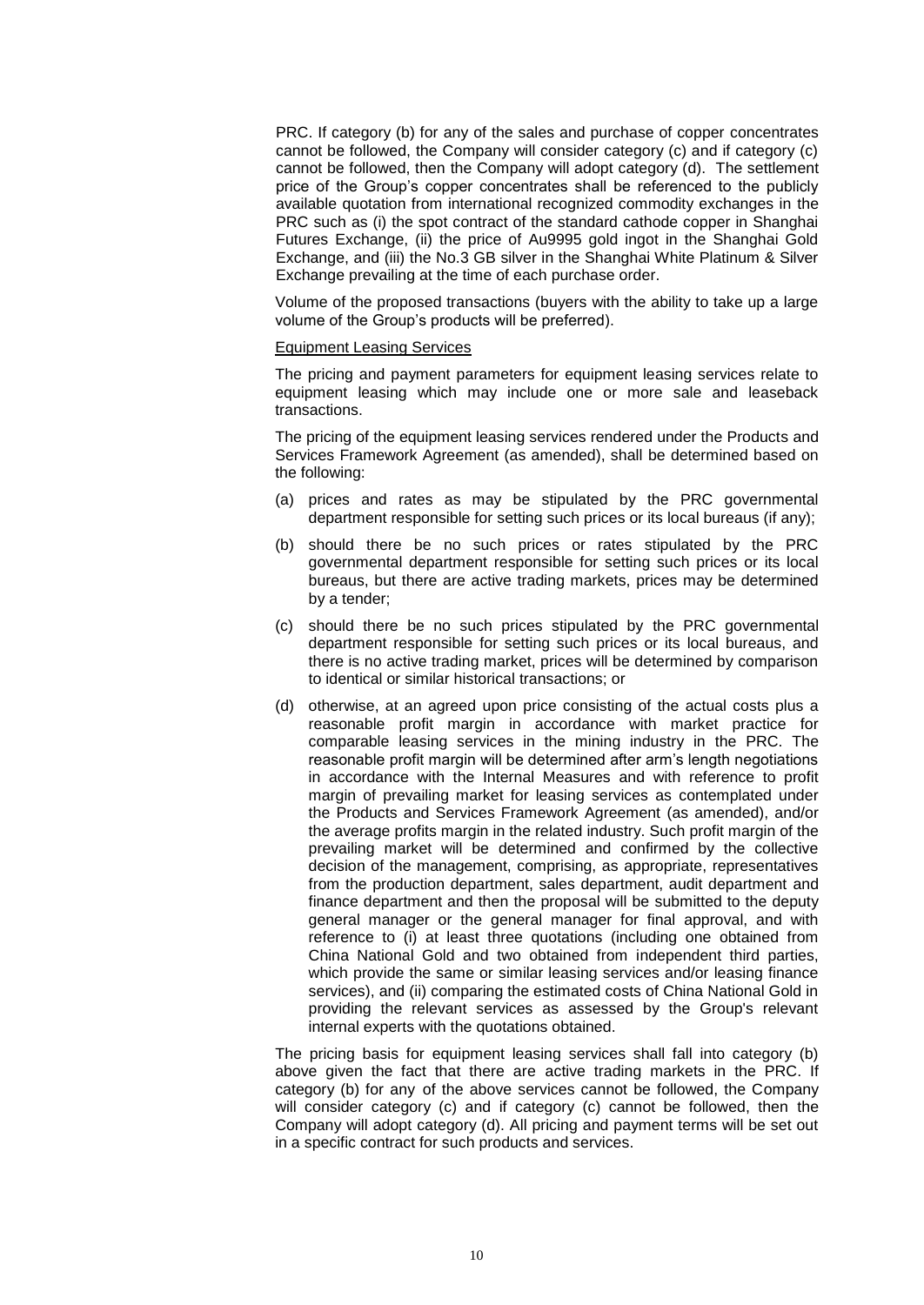#### **C. Reasons for and benefits of the Third Supplemental Products and Services Framework Agreement**

The reasons for and benefits of the Third Supplemental Products and Services Framework Agreement mainly include:

- (a) the ability to leverage on China National Gold"s expertise in mining related services like mining and stripping, exploration, research and development, mining design, its centralized procurement system and technological capabilities to maximize productivity;
- (b) with respect to sales of copper concentrates, in view of the unfavourable market condition for copper producers, by entering such agreement, the Company can leverage on China National Gold"s strong smelting and purchase capabilities; and
- (c) with respect to leasing services, providing the Company with an alternative source of funding and potentially reducing the taxation expense of the Group since equipment leasing costs would be recorded as operating expenses as opposed to capitalized acquisitions of equipment, which will reduce the operating profits and taxes payable at the operating subsidiary level.

#### **D. Proposed Caps and basis of determination for Caps under the Third Supplemental Products and Services Framework Agreement**

Set out below are (1) the existing Caps for the three years ending December 31, 2020 under the Second Supplemental Products and Services Framework Agreement; (2) the actual transaction amount for the two years ended December 31, 2019 and two months ended February 29, 2020; and (3) the proposed Caps under the Third Supplemental Products and Services Framework Agreement for the years ending December 31, 2021, 2022 and 2023.

|                                  | For the financial year ended December 31 |                                       |                                                                                       |                                       |                                       |                                |
|----------------------------------|------------------------------------------|---------------------------------------|---------------------------------------------------------------------------------------|---------------------------------------|---------------------------------------|--------------------------------|
|                                  | 2018<br>(RMB in<br><i>thousands</i> )    | 2019<br>(RMB in<br><i>thousands</i> ) | Two<br>months<br>ended<br><b>February</b><br>29,2020<br>(RMB in<br><i>thousands</i> ) | 2021<br>(RMB in<br><i>thousands</i> ) | 2022<br>(RMB in<br><i>thousands</i> ) | 2023<br>(RMB in<br>thousands)z |
| <b>Existing Caps</b>             | 11,400,000                               | 11,400,000                            | 11,400,000                                                                            | n/a                                   | n/a                                   | n/a                            |
| Actual<br>transaction<br>amounts | 974,000                                  | 645,201                               | 19,620<br>(Jan-Feb)                                                                   | n/a                                   | n/a                                   | n/a                            |
| Utilization rate<br>(% )         | 8.54%                                    | 5.66%                                 | 0.17%<br>(Jan-Feb)                                                                    | n/a                                   | n/a                                   | n/a                            |
| Proposed<br>Caps                 | n/a                                      | n/a                                   | n/a                                                                                   | 6,300,000                             | 6,300,000                             | 6,300,000                      |

Set out below are: (i) the actual transaction amount by products and services types under the Second Supplemental Products and Services Framework Agreement for the two years ended December 31, 2019 and the two months ended February 29, 2020, and (ii) the basis used by the Group to determine the Caps of RMB6,300 million for each of the three financial years ending December 31,2023.

|                                              |                                              |                                                                                         | For the financial year ended December 31                           |                                                                    |                                                                    |
|----------------------------------------------|----------------------------------------------|-----------------------------------------------------------------------------------------|--------------------------------------------------------------------|--------------------------------------------------------------------|--------------------------------------------------------------------|
| 2018<br><b>Actual</b><br>(RMB in<br>million) | 2019<br><b>Actual</b><br>(RMB in<br>million) | Two<br>months<br>ended<br><b>February</b><br>29,2020<br>(Actual)<br>(RMB in<br>million) | 2021<br><b>Proposed</b><br>for each<br>year<br>(RMB in<br>million) | 2022<br><b>Proposed</b><br>for each<br>year<br>(RMB in<br>million) | 2023<br><b>Proposed</b><br>for each<br>year<br>(RMB in<br>million) |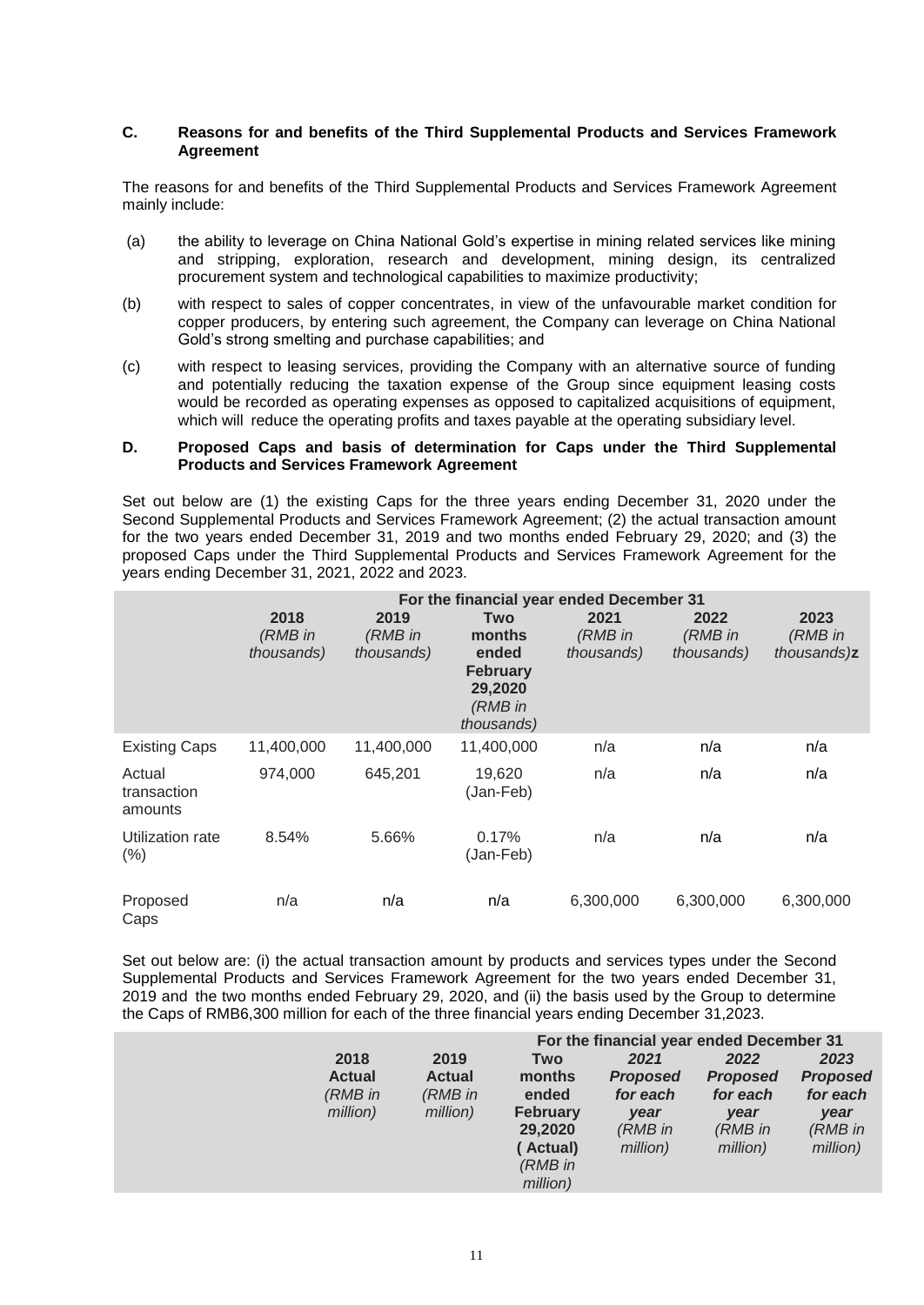| Stripping and related<br>services                                  | 14             | 12             | 0.5            | 91             | 91             | 91             |
|--------------------------------------------------------------------|----------------|----------------|----------------|----------------|----------------|----------------|
| Mining research,<br>development and design<br>and related services | 85             | 56             |                | 23             | 17             | 17             |
| Environmental, safety<br>and occupational health<br>management     | 8              | $\overline{2}$ |                | 1              | $\overline{2}$ | 1              |
| Tendering agency<br>service                                        | $\overline{2}$ | 1              |                | $\overline{2}$ | $\overline{2}$ | $\overline{2}$ |
| Office lease                                                       | 26             | 26             |                | 27             | 27             | 27             |
| Auxiliary equipment                                                | 8              | 1              | $\overline{4}$ | 68             | 68             | 68             |
| Copper concentrates                                                | 830            | 548            | 15             | 4,102          | 4,102          | 4,102          |
| <b>Leasing Services</b>                                            |                | ۰              |                | 200            | 200            | 200            |
| Subtotal                                                           | 973            | 646            | 19.5           | 4,514          | 4,509          | 4,509          |
| 40% buffer                                                         | N/A            | N/A            | N/A            | 1,786          | 1,792          | 1,792          |
| Total                                                              |                |                |                | 6,300          | 6,301          | 6,301          |

The Company also reserved an approximately 40% buffer in determining the proposed Caps for the Third Supplemental Products and Services Framework Agreement.

### **D. Internal Control Measures**

In order to secure the Independent Shareholders" interests and ensure compliance with the terms and the proposed Caps of the Third Supplemental Products and Services Framework Agreement, the Company has adopted certain internal control measures.

All specific contracts under the Third Supplemental Products and Services Framework Agreement are provided from the mine sites to the Company"s corporate office through its record management system for review by the legal, finance or other relevant departments. After the contracts are approved by management, all contracts above a pre-authorized value are provided to the Company"s independent non-executive Directors to review and approve.

The Company"s legal manager is responsible for maintaining a record of all contracts and monitoring transactions processed under such contracts. On a quarterly basis, the legal manager is responsible for verifying the aggregated amount of the transactions directly with the finance department of the mine sites. The report is then provided to the independent auditors, who will review all contracts from the mine sites to verify transaction amounts. The auditors' report on continuing connected transactions will then be provided to the Company"s independent non-executive Directors for review.

The Group has internal control measures in place for choosing between China National Gold and other independent third-party buyers for the Group"s copper concentrates. Under such measures, the Group will select the buyer of the Group's products including the copper concentrates by the way of tender. In particular, before entering into specific purchase and sales contract with the potential buyer, at least 3 quotations from different parties (including China National Gold) will be obtained by the Group and the Group will assess each potential buyer based on the following criteria:

- (a) Pricing terms
- (b) Payment terms
- (c) Payment ability (with the assessment on historical payment record of the potential buyers)
- (d) Volume of the proposed transactions (buyers with the ability to take up a large volume of the Group"s products will be preferred)

The screening process, rationale and result on the potential buyers will be documented and submitted to the senior management of the Group for review and final approval before entering into specific purchase and sales contract with the successful buyers.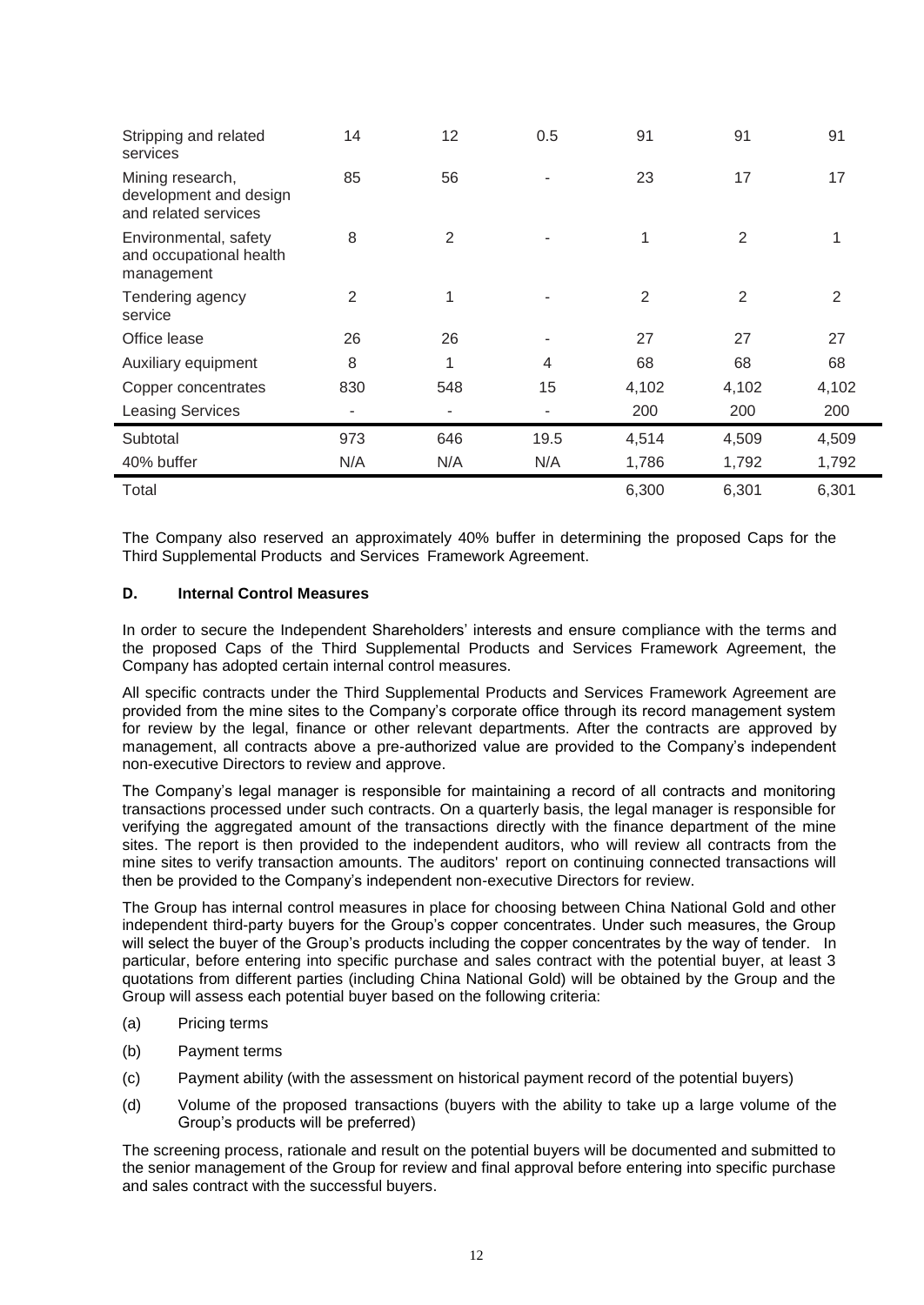After considering the above including the pricing basis and the internal control measures mentioned above, the Directors are of the view that the transactions contemplated under the Product and Service Framework Agreement, as amended, will be conducted on normal commercial terms or better and are fair and reasonable and in the interests of the Company and the Shareholders as a whole.

The Directors (including the independent non-executive Directors) consider that (i) the terms and proposed Caps of the Third Supplemental Products and Service Framework Agreement are fair and reasonable; (ii) the Third Supplemental Products and Services Framework Agreement are normal commercial terms and are and in the ordinary and usual course of business of the Group; and (iii) entering into the Third Supplemental Products and Services Framework Agreement are in the interest of the Company and its Shareholders as a whole.

#### **INFORMATION ABOUT THE COMPANY**

The Company is a gold and base metal mining company incorporated in British Columbia, Canada. Its principal properties are located in Inner Mongolia Autonomous Region, the PRC and in the Tibet Autonomous Region, the PRC. The Company commenced commercial gold production at its CSH Mine on July 1, 2008. The Company also commenced commercial production of copper, molybdenum, gold, silver, lead and zinc at its Jiama Mine in December 2010.

#### **INFORMATION ABOUT THE CHINA NATIONAL GOLD**

China National Gold is the only enterprise directly supervised by the State Council of the PRC that focuses on the exploration, mining, processing, smelting, refining and sales of gold. It also operates other nonferrous mineral assets related businesses. The predecessor of China National Gold was China National Gold Corporation, which was established in 1979 and headquartered in Beijing. China National Gold is one of the largest gold producers in the PRC by gold output, according to the China Gold Association.

The following chart illustrates the relationship between the Company and China National Gold.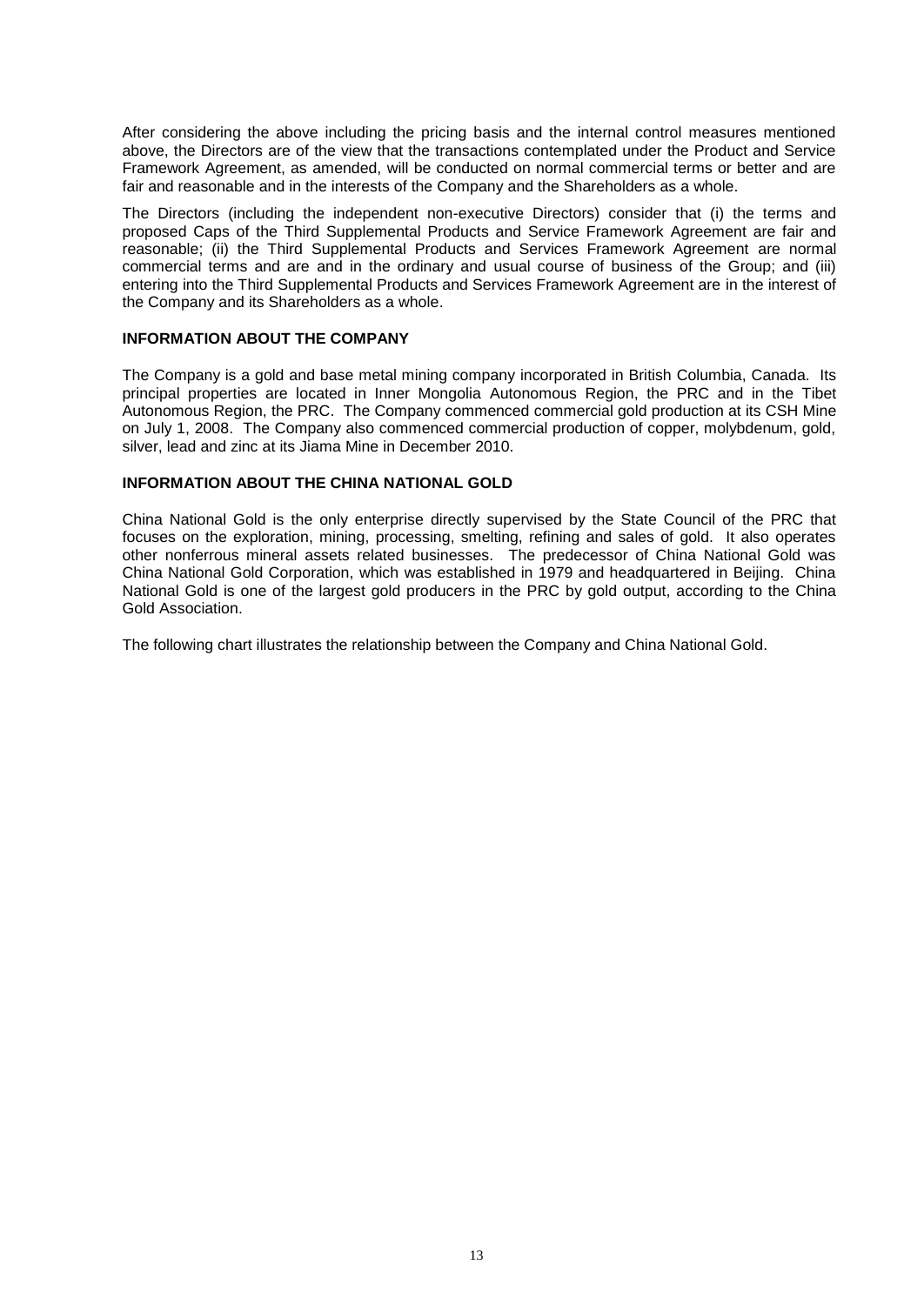

#### **IMPLICATIONS UNDER THE HONG KONG LISTING RULES**

As at the Latest Practicable Date, China National Gold held approximately 39.3% of the 396,413,753 of issued Shares through China National Gold Group Hong Kong Limited, its wholly-owned subsidiary, and thus is the ultimate controlling Shareholder of the Company. Accordingly, China National Gold is a connected person of the Company as defined under the Hong Kong Listing Rules.

The transactions contemplated under the Continuing Connected Transactions constitute continuing connected transactions for the Company under Chapter 14A of the Hong Kong Listing Rules. As one or more applicable percentage ratios (as defined under Rule 14.07 of the Hong Kong Listing Rules) in respect of each of the such Continuing Connected Transactions exceed 5%, the Continuing Connected Transactions are subject to reporting, announcement and Independent Shareholders" approval requirements under Chapter 14A of the Hong Kong Listing Rules.

Each of Mr. Liangyou Jiang (Chairman, chief executive officer and executive Director), Mr. Shiliang Guan (executive Director), Mr. Yongqing Teng and Ms. Fuzhan Kang (non-executive Directors)are considered to have a material interest in the Continuing Connected Transactions by virtue of their being officers or affiliates of China National Gold. All of them abstained from voting on the relevant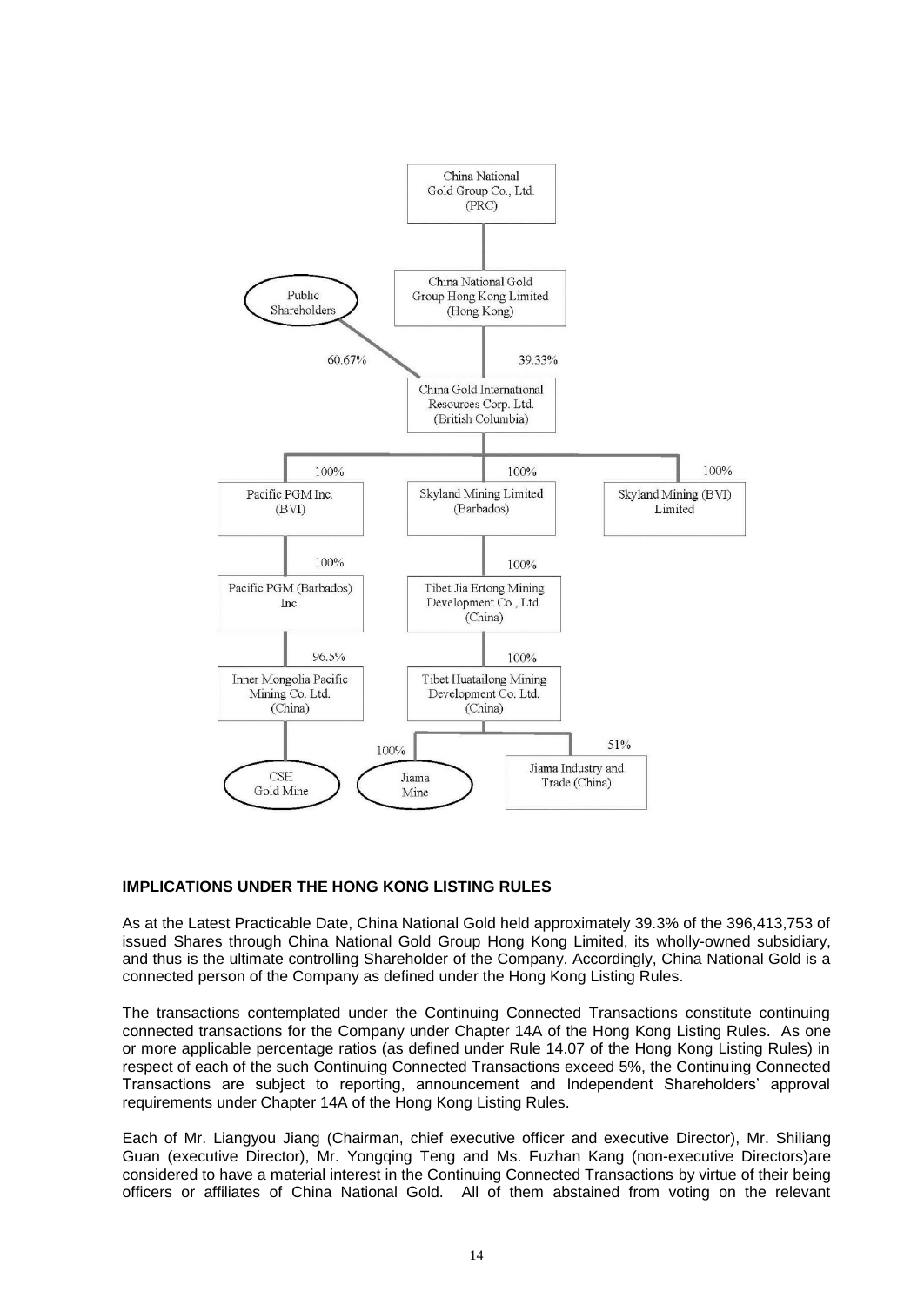resolutions at the Board meeting to approve the Continuing Connected Transactions. All the remaining Directors have confirmed at such Board meeting that they have no material interest in the Continuing Connected Transactions.

### **GENERAL INFORMATION**

The Company will convene the Meeting in Vancouver, Canada on June 16, 2020 Vancouver time June 17, 2020 Hong Kong time) for the Independent Shareholders to consider and, if thought fit, approve, among other matters, the Continuing Connected Transactions. China National Gold, the ultimate controlling Shareholder of the Company, and its associates (as defined in the Hong Kong Listing Rules) will abstain from voting on the ordinary resolution(s) approving the Continuing Connected Transactions at the Meeting.

The Independent Board Committee comprising of all the independent non-executive Directors has been established by the Company to consider the terms and proposed Caps of the Continuing Connected Transactions and to advise and make recommendations to the Independent Shareholders as to how to vote at the Meeting on the ordinary resolution(s) regarding the Continuing Connected Transactions. Mr. Ian He, Mr. Wei Shao, Dr. Bielin Shi and Ms. Ruixia Han, being all the independent non-executive Directors, have been appointed by the Board to serve as members of the Independent Board Committee. None of the members of the Independent Board Committee has any material interest in the Continuing Connected Transactions.TC Capital has been appointed as the Independent Financial Adviser to advise the Independent Board Committee and Independent Shareholders in this regard.

### **DESPATCH OF INFORMATION CIRCULAR**

An information circular containing, among other things, (i) the terms and the proposed Caps of the Continuing Connected Transactions, (ii) a letter of recommendation from the Independent Board Committee to the Independent Shareholders; (iii) a letter of advice from TC Capital to the Independent Board Committee and the Independent Shareholders; (iv) a notice of the Meeting, and(v) other information required under the Hong Kong Listing Rules, will be dispatched to the Shareholders in due course.

#### **DEFINITIONS**

In this announcement, unless the context otherwise requires, the following expressions shall have the following meanings:

| "Board"               | The board of Directors;                                                                                                                                                                                                                                                                                     |
|-----------------------|-------------------------------------------------------------------------------------------------------------------------------------------------------------------------------------------------------------------------------------------------------------------------------------------------------------|
| "Caps"                | with respect to the relevant Continuing Connected Transactions, the<br>various annual caps of such transactions individually or in the aggregate<br>(as the case may be)as set out in this announcement;                                                                                                    |
| "China National Gold" | China National Gold Group Co., Ltd. (formerly known as China National<br>Gold Group Corporation), the ultimate controlling Shareholder of the<br>Company currently holding approximately 39.3% of the issued Shares<br>through China National Gold Group Hong Kong Limited, its wholly-owned<br>subsidiary; |
| "Company"             | China Gold International Resources Corp. Ltd., a limited liability company<br>incorporated under the laws of British Columbia, Canada with its Shares<br>listed on both the Hong Kong Stock Exchange and the Toronto Stock<br>Exchange;                                                                     |
| "connected person(s)" | has the same meaning ascribed thereto under the Hong Kong Listing<br>Rules:                                                                                                                                                                                                                                 |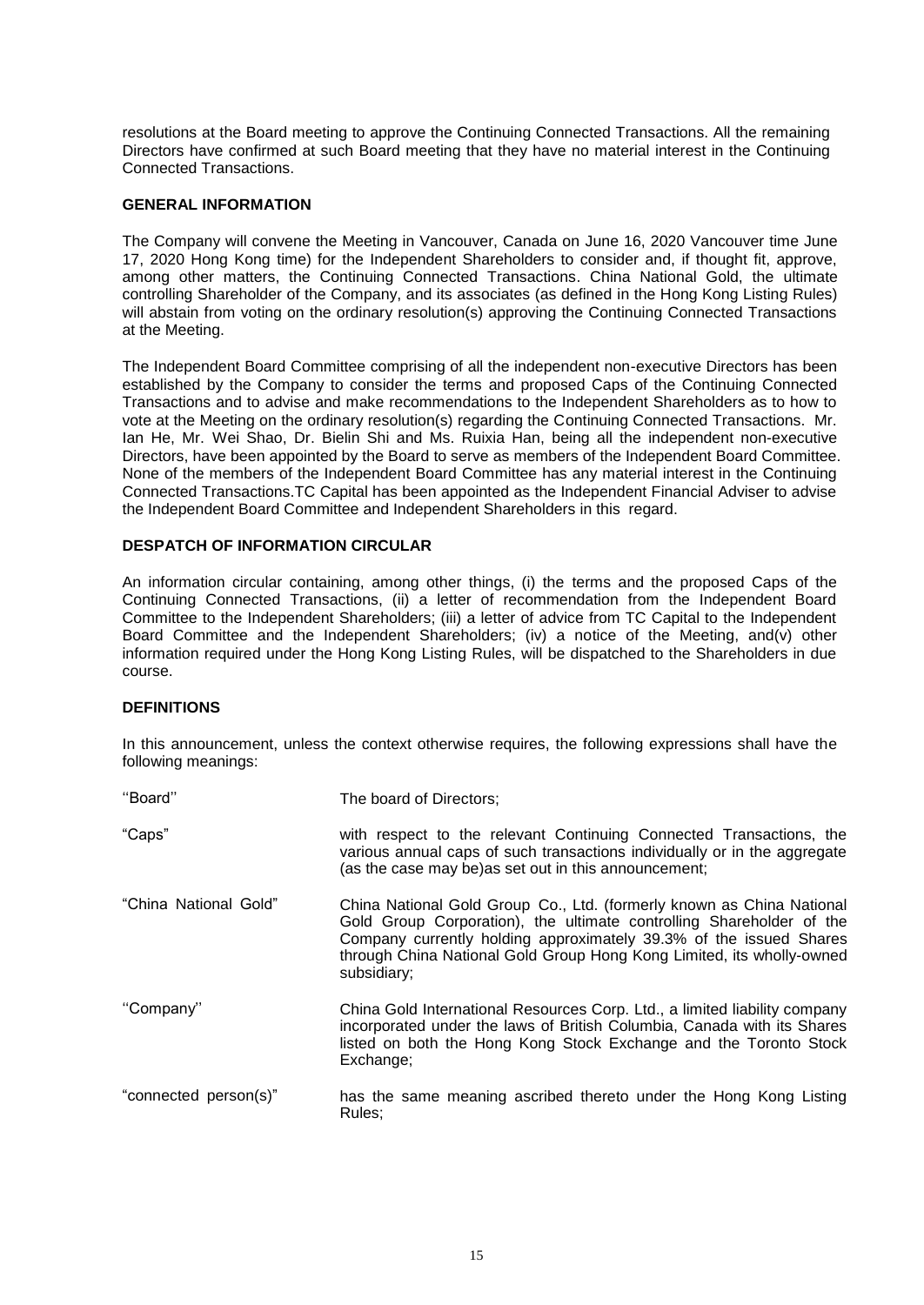| "Continuing Connected<br>Transactions"                                | the transactions contemplated under the Third Supplemental Contract for<br>Purchase and Sale of Doré and the Third Supplemental Products and<br>Services Framework Agreement, which constitute continuing connected<br>transactions of the Company under Chapter 14A of the Hong Kong Listing<br>Rules;                                                                                                                                         |
|-----------------------------------------------------------------------|-------------------------------------------------------------------------------------------------------------------------------------------------------------------------------------------------------------------------------------------------------------------------------------------------------------------------------------------------------------------------------------------------------------------------------------------------|
| "Contract for Purchase and<br>Sale of Doré"                           | the Contract for Purchase and Sale of Doré dated May 7, 2014 between<br>Inner Mongolia Pacific and China National Gold;                                                                                                                                                                                                                                                                                                                         |
| "CSH Mine"                                                            | Chang Shan Hao mine, a gold mine located in Wulate Zhong Qi in Inner<br>Mongolia, in which the Company holds a 96.5% interest through Pacific<br>PGM (Barbados) Inc., its wholly-owned subsidiary incorporated in<br>Barbados;                                                                                                                                                                                                                  |
| "Directors", each a "Director"                                        | The directors of the Company;                                                                                                                                                                                                                                                                                                                                                                                                                   |
| "First Supplemental Contract<br>for the Purchase and Sale of<br>Doré" | the first supplemental Contract for the Purchase and Sale of Doré dated<br>May 26, 2017 between Inner Mongolia Pacific and China National Gold;                                                                                                                                                                                                                                                                                                 |
| "First Supplemental Products<br>and Services Framework<br>Agreement"  | the first supplemental Products and Services Framework Agreement<br>dated May 29, 2015 between China National Gold and the Company;                                                                                                                                                                                                                                                                                                             |
| "Group"                                                               | The Company and its subsidiaries (as defined under the Hong Kong<br>Listing Rules);                                                                                                                                                                                                                                                                                                                                                             |
| "HK\$"                                                                | Hong Kong dollars, the lawful currency of Hong Kong;                                                                                                                                                                                                                                                                                                                                                                                            |
| "Hong Kong"                                                           | Hong Kong Special Administrative Region of the PRC;                                                                                                                                                                                                                                                                                                                                                                                             |
| "Hong Kong Listing Rules"                                             | the Rules Governing the Listing of Securities on the Hong Kong Stock<br>Exchange;                                                                                                                                                                                                                                                                                                                                                               |
| "Hong Kong Stock<br>Exchange"                                         | The Stock Exchange of Hong Kong Limited;                                                                                                                                                                                                                                                                                                                                                                                                        |
| "Huatailong"                                                          | Tibet Huatailong Mining Development Co., Ltd., a limited liability company<br>incorporated in the PRC which owns and operates the Jiama Mine, in<br>which the Company holds a 100% interest through Skyland Mining                                                                                                                                                                                                                              |
|                                                                       | Limited and Tibet JiaErtong Mining Development Co., Ltd., the<br>Company's wholly-owned subsidiaries;                                                                                                                                                                                                                                                                                                                                           |
| "Independent Board<br>Committee"                                      | an independent committee of the Board comprising all of the independent<br>non-executive Directors;                                                                                                                                                                                                                                                                                                                                             |
| "Independent Financial<br>Adviser" or "TC Capital"                    | TC Capital International Limited, a licensed corporation to carry on Type 1<br>(dealing in securities) and Type 6 (advising on corporate finance) of the<br>regulatory activities under the Securities and Futures Ordinance (Chapter<br>571 of the Laws of Hong Kong), being the independent financial adviser<br>to the Independent Board Committee and the Independent Shareholders<br>in relation to the Continuing Connected Transactions; |
| "Independent Shareholders"                                            | The Shareholders (other than China National Gold and any of its<br>associates) who do not have a material interest in the Continuing<br>Connected Transactions, and are not required to abstain from voting at<br>the Meeting to approve the Continuing Connected Transactions;                                                                                                                                                                 |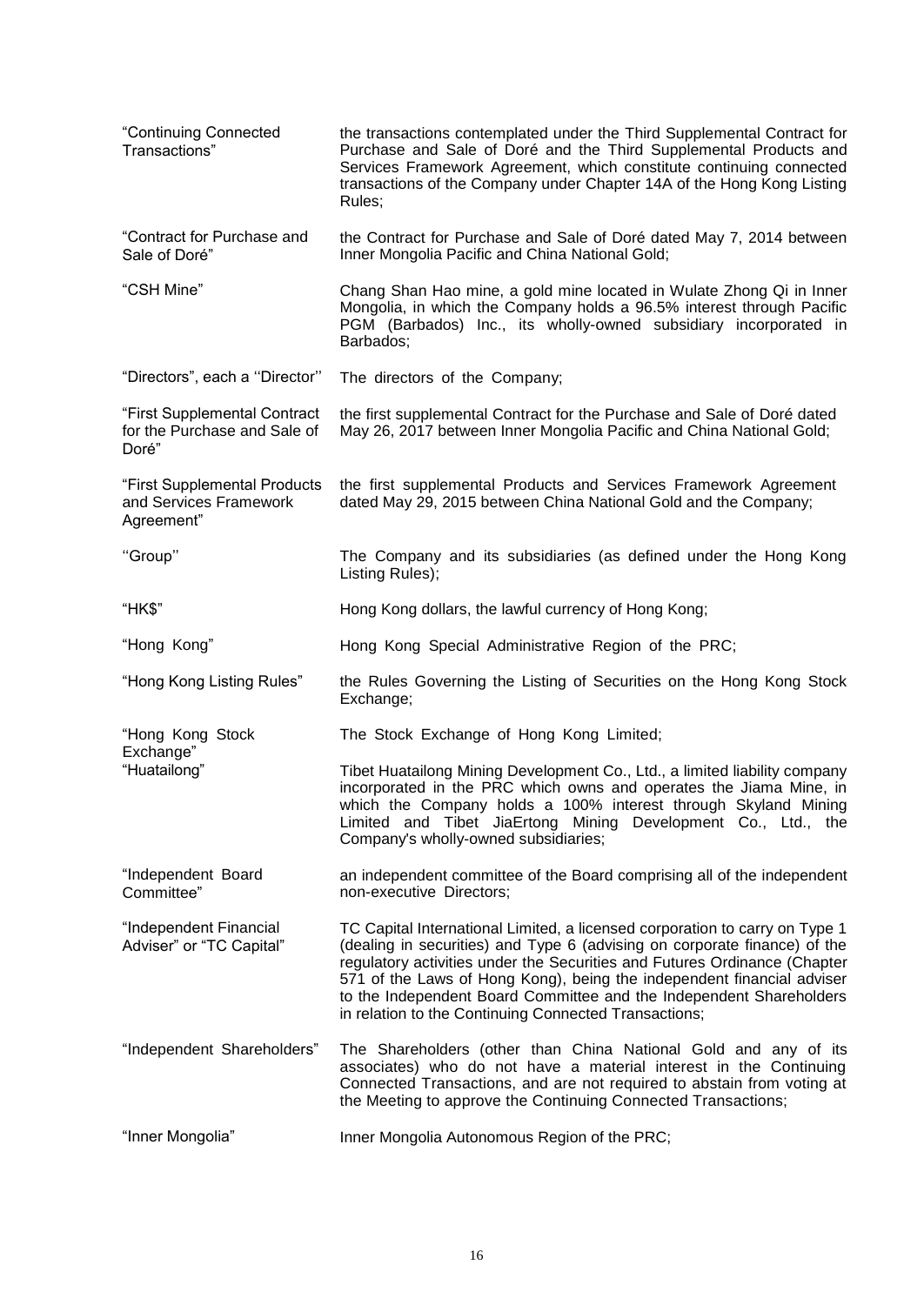| "Inner Mongolia Pacific"                                                      | Inner Mongolia Pacific Mining Co. Limited, a cooperative joint venture<br>company incorporated in the PRC which owns and operates the CSH<br>Mine and in which the Company holds a 96.5% interest through Pacific<br>PGM (Barbados) Inc., its wholly-owned subsidiary incorporated in<br>Barbados;                                |
|-------------------------------------------------------------------------------|-----------------------------------------------------------------------------------------------------------------------------------------------------------------------------------------------------------------------------------------------------------------------------------------------------------------------------------|
| "Jiama Mine"                                                                  | Jiama Copper-Gold Polymetallic Mine located in Tibet, PRC.<br>Jiama<br>hosts a large scale copper-gold polymetallic deposit consisting of<br>copper, gold, molybdenum, silver, leadand zinc. It is owned and<br>operated by the Group through the Company's indirect wholly-owned<br>subsidiary Huatailong;                       |
| "Latest Practicable Date"                                                     | May 6, 2020, being the latest practicable date before this Announcement;                                                                                                                                                                                                                                                          |
| "Meeting"                                                                     | The annual and special meeting of the Shareholders of the Company to<br>be held on June 16, 2020 at 10:00 am in Vancouver, British Columbia,<br>Canada (June 17, 2020 Hong Kong time), to consider and, if appropriate,<br>to approve (among other matters) the Continuing Connected Transactions,<br>or any adjournment thereof; |
| "PRC"                                                                         | The People's Republic of China                                                                                                                                                                                                                                                                                                    |
| "Products and Services"<br>Framework Agreement"                               | the Products and Services Framework Agreement dated April 26, 2013<br>between China National Gold and the Company;                                                                                                                                                                                                                |
| "RMB"                                                                         | Renminbi, the lawful currency of the PRC;                                                                                                                                                                                                                                                                                         |
| "Second Supplemental<br><b>Contract for the Purchase</b><br>and Sale of Doré" | the second supplemental Contract for the Purchase and Sale of Doré<br>dated March 28, 2018 between Inner Mongolia Pacific and China<br>National Gold;                                                                                                                                                                             |
| "Second Supplemental<br><b>Products and Services</b><br>Framework Agreement"  | the second supplemental Products and Services Framework Agreement<br>dated May 26, 2017 between China National Gold and the Company;                                                                                                                                                                                              |
| "Share(s)"                                                                    | share(s) of the Company;                                                                                                                                                                                                                                                                                                          |
| "Shareholder(s)"                                                              | holder(s) of Share(s);                                                                                                                                                                                                                                                                                                            |
| "Third Supplemental<br><b>Contract for the Purchase</b><br>and Sale of Doré"  | the third supplemental Contract for the Purchase and Sale of Doré dated<br>May 6, 2020, between Inner Mongolia Pacific and China National Gold;                                                                                                                                                                                   |
| "Third Supplemental<br><b>Products and Services</b><br>Framework Agreement"   | the third supplemental Products and Services Framework Agreement<br>dated May 6, 2020 between China National Gold and the Company;                                                                                                                                                                                                |
| "Toronto Stock Exchange"<br>or "TSX"                                          | The Toronto Stock Exchange of Toronto, Canada;                                                                                                                                                                                                                                                                                    |
| "US\$"                                                                        | United States dollars, the lawful currency of the United States of America;                                                                                                                                                                                                                                                       |
| 40/2                                                                          | percent.                                                                                                                                                                                                                                                                                                                          |
|                                                                               | By order of the Board<br>China Gold International Resources Corn Ltd                                                                                                                                                                                                                                                              |

**China Gold International Resources Corp. Ltd. Mr. Liangyou Jiang**

*Chairman and Chief Executive Officer*